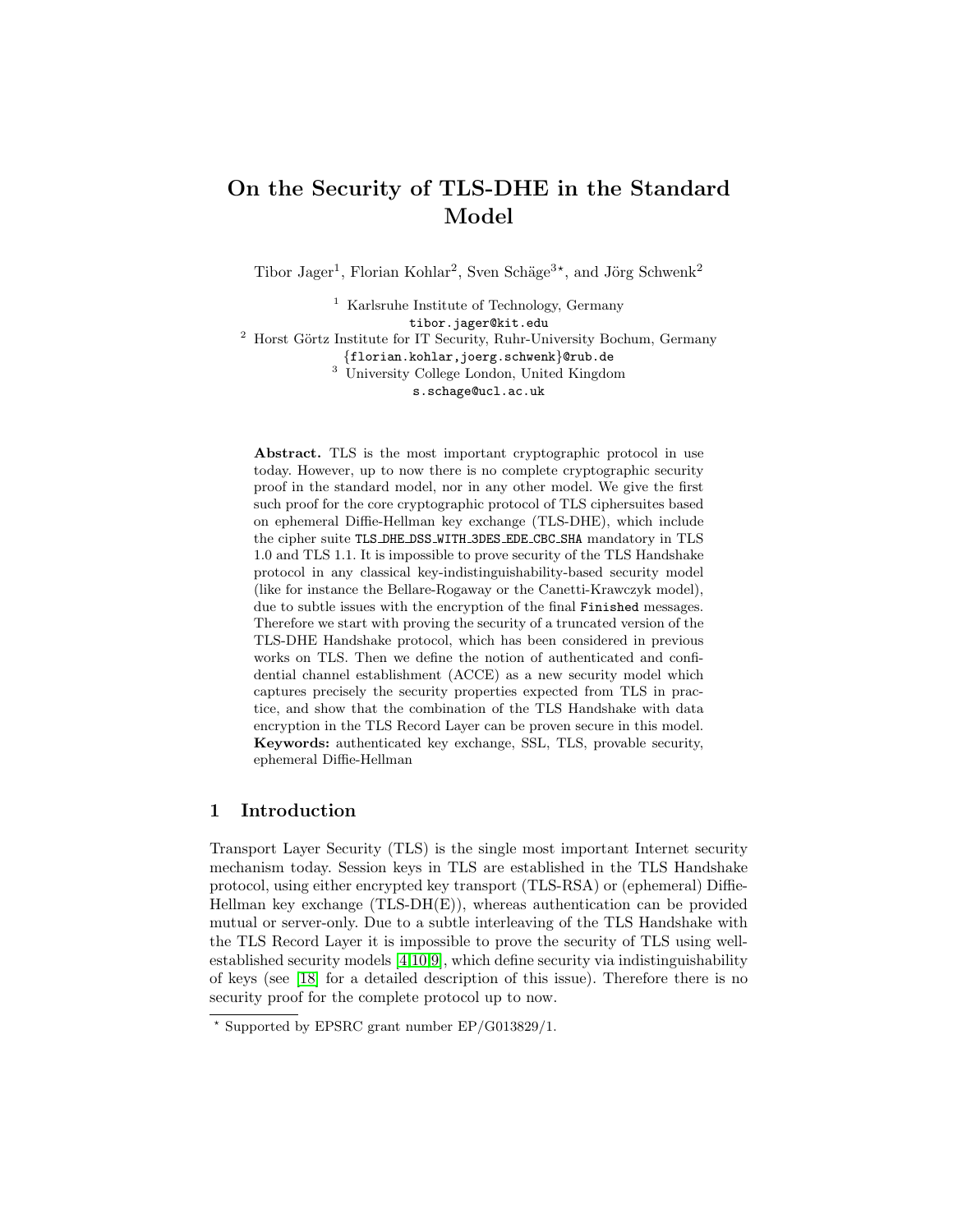The paradox that the most important authenticated key-exchange (AKE) protocol cannot be proven secure in any existing security model can be solved in two ways. Either one considers a modified version of the TLS Handshake protocol ('truncated TLS'), which was subject to previous work [\[20\]](#page-20-1), or a new security model for the combination of TLS Handshake protocol and data encryption in the TLS Record Layer must be devised. In this paper we follow both approaches.

#### 1.1 Contributions

We provide new security results for the core cryptographic protocol of TLS based on ephemeral Diffie-Hellman key exchange (TLS-DHE).

First we give a formal proof that the truncated version of the TLS-DHE Handshake protocol from [\[20\]](#page-20-1) is a secure authenticated key exchange protocol. We consider a security model which extends the well-known Bellare-Rogaway model [\[4\]](#page-19-0) to adaptive corruptions and perfect forward secrecy in the public-key setting (cf. [\[6\]](#page-19-3)). This allows to compare our results to previous work.

Second we define the notion of authenticated and confidential channel establishment (ACCE). ACCE protocols are an extension of AKE protocols, in the sense that the symmetric cipher is integrated into the model. In contrast to AKE protocols, where one requires key *indistinguishability*, we demand that a secure ACCE protocol allows to establish a 'secure communication channel' in the sense of stateful length-hiding authenticated encryption [\[22\]](#page-20-2). Loosely speaking, an ACCE channel guarantees that messages written to this channel are confidential (indistinguishable, and even the length of messages is concealed up to some granularity), and that a sequence of messages read from this channel corresponds exactly to the sequence of messages sent by the legitimate sender (of course up to dropping messages at the very end of the sequence, which is always possible). This captures exactly the properties expected from TLS-like protocols in practice. We prove that the combination of the TLS Handshake protocol with the TLS Record Layer forms a secure ACCE protocol, if the TLS Record Layer provides security in the sense of length-hiding authenticated encryption. Note that the latter was proven recently by Paterson et al. [\[22\]](#page-20-2) for CBC-based Record Layer protocols.

The analyses of both truncated TLS-DHE (as an AKE protocol) and TLS-DHE (as an ACCE protocol) require, that the building blocks of TLS-DHE (digital signature scheme, Diffie-Hellman key exchange, symmetric cipher) meet certain security properties. The majority of these properties are standard assumptions, solely for the pseudo-random function we require an additional nonstandard security assumption, which is a variant of the Oracle Diffie-Hellman assumption introduced by Abdalla, Bellare, and Rogaway [\[1\]](#page-19-4). We explain in Section [6](#page-17-0) why such an assumptions seems hard to avoid. Our proof is stated for mutual authentication, i.e., the client authenticates itself using a client certificate. This allows us to base our work on standard definitions for secure authenticated key exchange.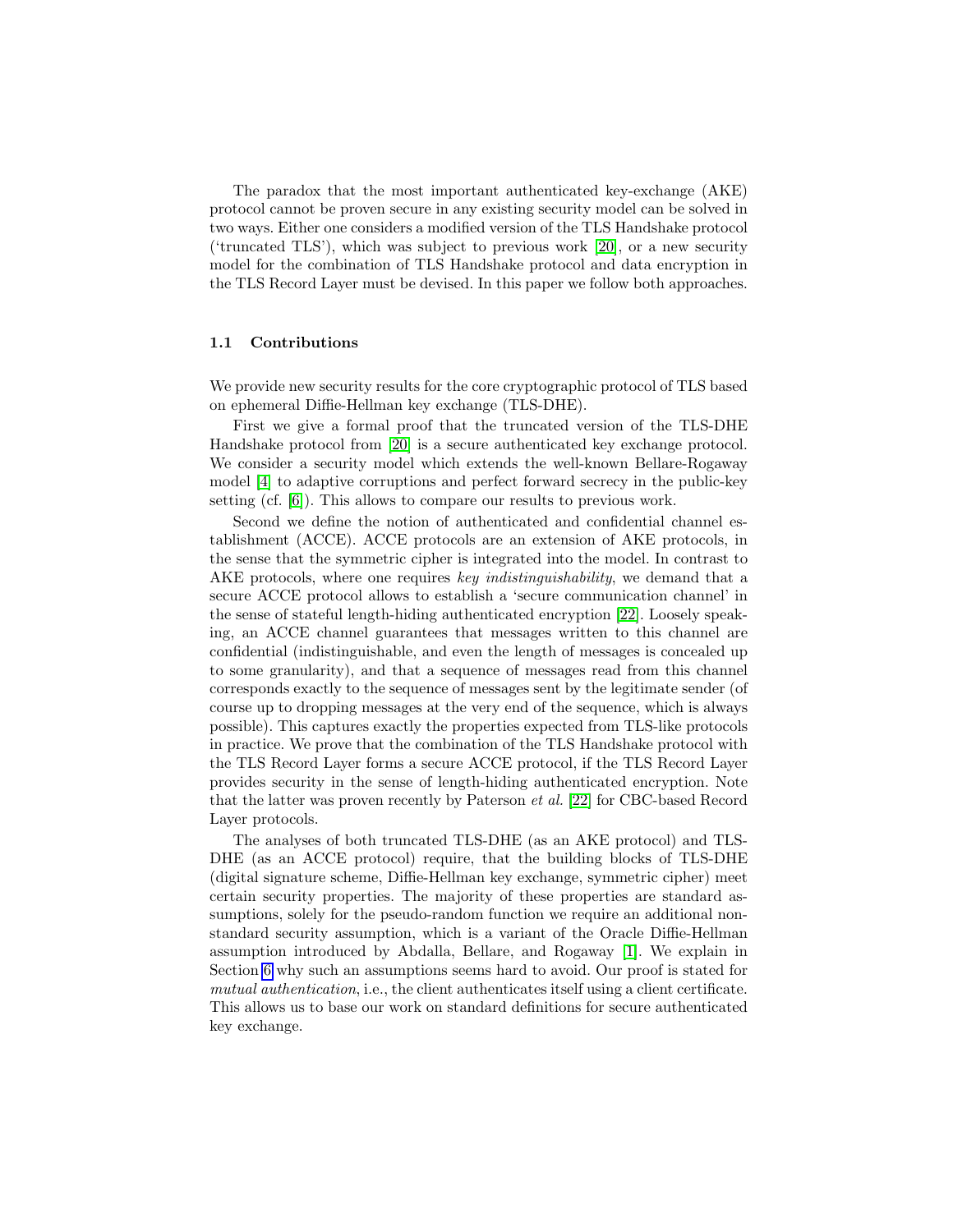#### 1.2 Interpretation

Our results show that the core cryptographic protocol of TLS-DHE is cryptographically sound, if its building blocks are suitably secure (the full version [\[18\]](#page-20-0) of this paper contains an analysis to what extent the concrete building blocks of TLS meet the required properties, here we can build upon previous work that considered particular components of TLS).

We note that TLS-DHE is much less used in practice than TLS with encrypted key transport (TLS-RSA). Moreover, we consider mutual authentication (that is, both the client and the server are in possession of a certified public key, which is used in the protocol to mutually authenticate each other), which is also rarely used in practice. We believe that our analysis of TLS-DHE is nevertheless of practical value, for the following reasons:

First, the TLS-DHE-based ciphersuite TLS DHE DSS WITH 3DES EDE CBC SHA is mandatory for TLS 1.0 and 1.1, which are both still in widespread use. Only the most recent version TLS 1.2 prescribes TLS-RSA as mandatory. So one could theoretically configure a considerable amount of servers to use only TLS-DHE and benefit from the provable security guarantees of TLS-DHE as provided in our security analysis.

Second, we can show that TLS-DHE provides *perfect forward secrecy* – a very strong form of security, which basically states that future compromises of long-term secrets do no threaten past communication sessions. With encrypted key transport, as in TLS-RSA, this is not achievable, since an attacker that compromises the long-term key (the private decryption key) can easily obtain session keys from previous sessions by just decrypting recorded ciphertexts. To better protect users from the consequences of such key compromise attacks and offer better long-term security, service providers might therefore consider to switch to the (exclusive) use of TLS-DHE. Recently, Google has made a first step in that direction, by announcing that it will switch over to TLS-DHE as the default key exchange method for its services to provide (and push) perfect forward secrecy [\[2\]](#page-19-5).

Third, it seems that giving a security proof of the actually most widespread option TLS-RSA is impossible in the standard model. Any approach we can think of would require IND-CCA-security of the encryption scheme used to transport the premaster secret from the client to the server, as otherwise we cannot simulate protocol executions while still being able to argue with indistinguishability of premaster secrets. But unfortunately it is well-known that the RSA-PKCS v1.5 scheme used in TLS is vulnerable to chosen-ciphertext attacks [\[7\]](#page-19-6). This problem was circumvented in previous work by either using an abstract public-key encryption scheme which is IND-CCA-secure [\[20\]](#page-20-1), or by assuming  $PKCS#1$ v2.0 (RSA-OAEP), which is not used in TLS, and omitting authentication [\[17\]](#page-20-3).

Our work can also be seen as a 'stepping stone' towards a TLS version with a complete security proof in the standard model. Essentially, we identify certain security properties and prove that the TLS protocol framework yields a secure ACCE protocol under the assumption that the TLS building blocks satisfy these properties.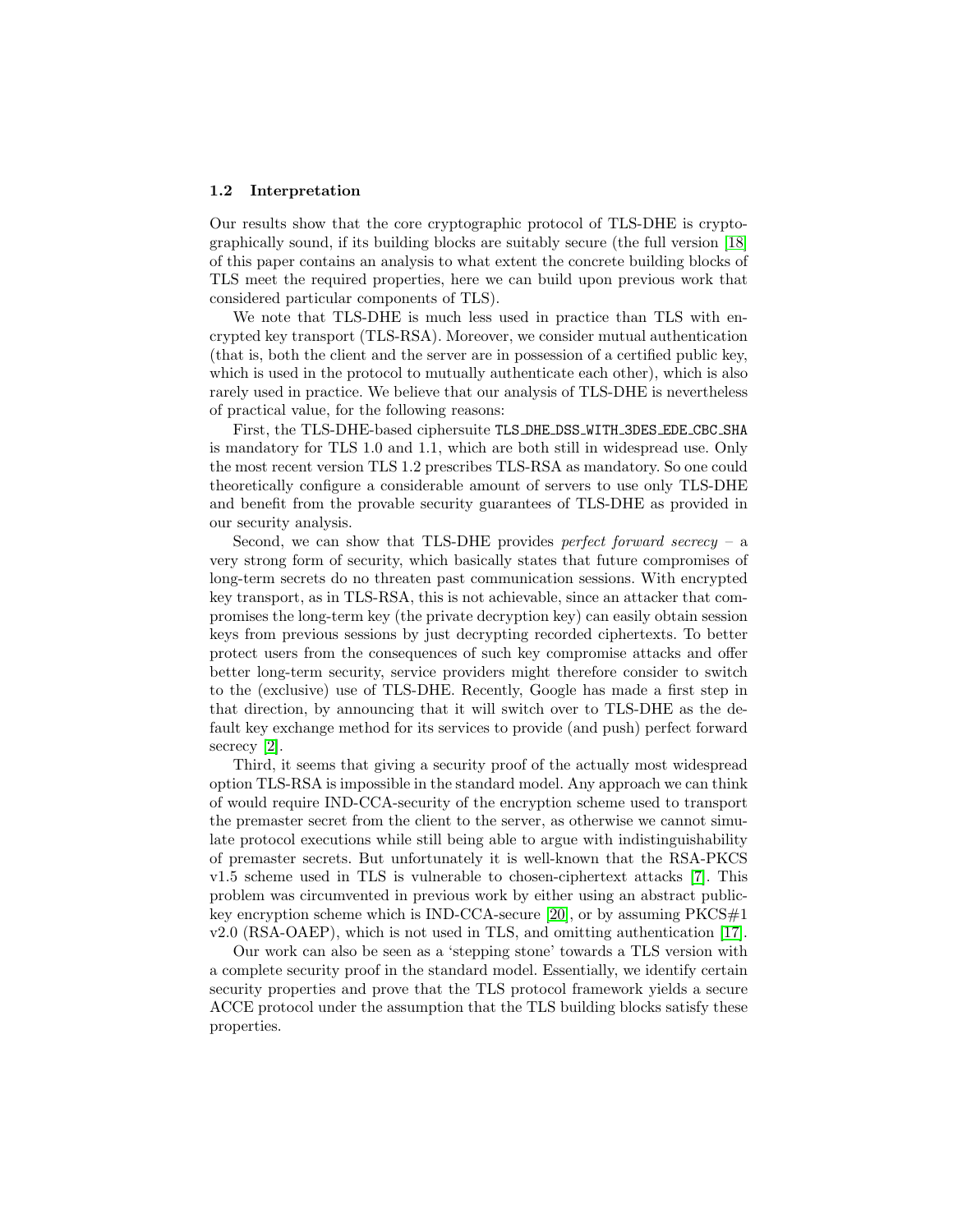#### 1.3 Related Work

Because of its eminent role, TLS and its building blocks have been subject to several security analyses. We mention only the works closely related to ours here, a more complete overview can be found in [\[18\]](#page-20-0).

Gajek et al. [\[17\]](#page-20-3) presented the first security analysis of the complete TLS protocol, combining Handshake and Record Layer, in the UC framework [\[9\]](#page-19-2) for all three key exchange protocols static Diffie-Hellman, ephemeral signed Diffie-Hellman, and encrypted key transport. The ideal functionalities described in this paper are much weaker than the security guarantees we expect from TLS, since only unauthenticated key exchange is considered. The paper furthermore assumes that RSA-OAEP is used for encrypted key transport, which is not the case for current versions of TLS.

Morissey et al. [\[20\]](#page-20-1) analysed, in a paper that is closest to our results, the security of the truncated TLS Handshake protocol in the random oracle model and provided a modular proof of security. They make extensive use of the random oracle model to separate the three layers in the TLS Handshake they define, and to switch from computational to indistinguishability based security models. The use of the random oracle model is justified by the authors of [\[20\]](#page-20-1) since it seems impossible to prove the PKCS#1 v1.5 based ciphersuites of TLS secure in the standard model. This argumentation does not affect our work, since we consider Diffie-Hellman-based ciphersuites.

Paterson *et al.* [\[22\]](#page-20-2) introduce the notion of length-hiding authenticated encryption, which captures the properties expected from the data encryption in the TLS Record Layer. Most importantly, they were able to show that CBC-based ciphersuites of TLS 1.1 and 1.2 meet this security notion. This work matches nicely our results on the TLS Handshake protocol, and is an important building block for our work.

Very recently, Brzuska et al. [\[8\]](#page-19-7) proposed relaxed game-based security notions for key exchange. This approach may serve as an alternative to our ACCE-based approach to circumvent the impossibility of proving the TLS Handshake protocol secure in a key-indistinguishability-based security model.

#### 1.4 Remark on our choice of the security model

Authenticated key exchange (AKE) is a basic building block in modern cryptography. However, since many different security models for different purposes exist [\[3,](#page-19-8)[4,](#page-19-0)[6](#page-19-3)[,9](#page-19-2)[,10,](#page-19-1)[13](#page-20-4)[,19](#page-20-5)[,12\]](#page-20-6), the choice of the right model is not an easy task, and must be considered carefully. We have to take into account that we cannot modify any detail in the TLS protocol, nor in the network protocols preceding it. We have chosen an enhanced variant of the first model of Bellare and Rogaway [\[4\]](#page-19-0). Variants of this model have also been studied by [\[12,](#page-20-6)[6\]](#page-19-3), and especially by [\[20\]](#page-20-1). Detailed reasons for our choice are given in the full version [\[18\]](#page-20-0).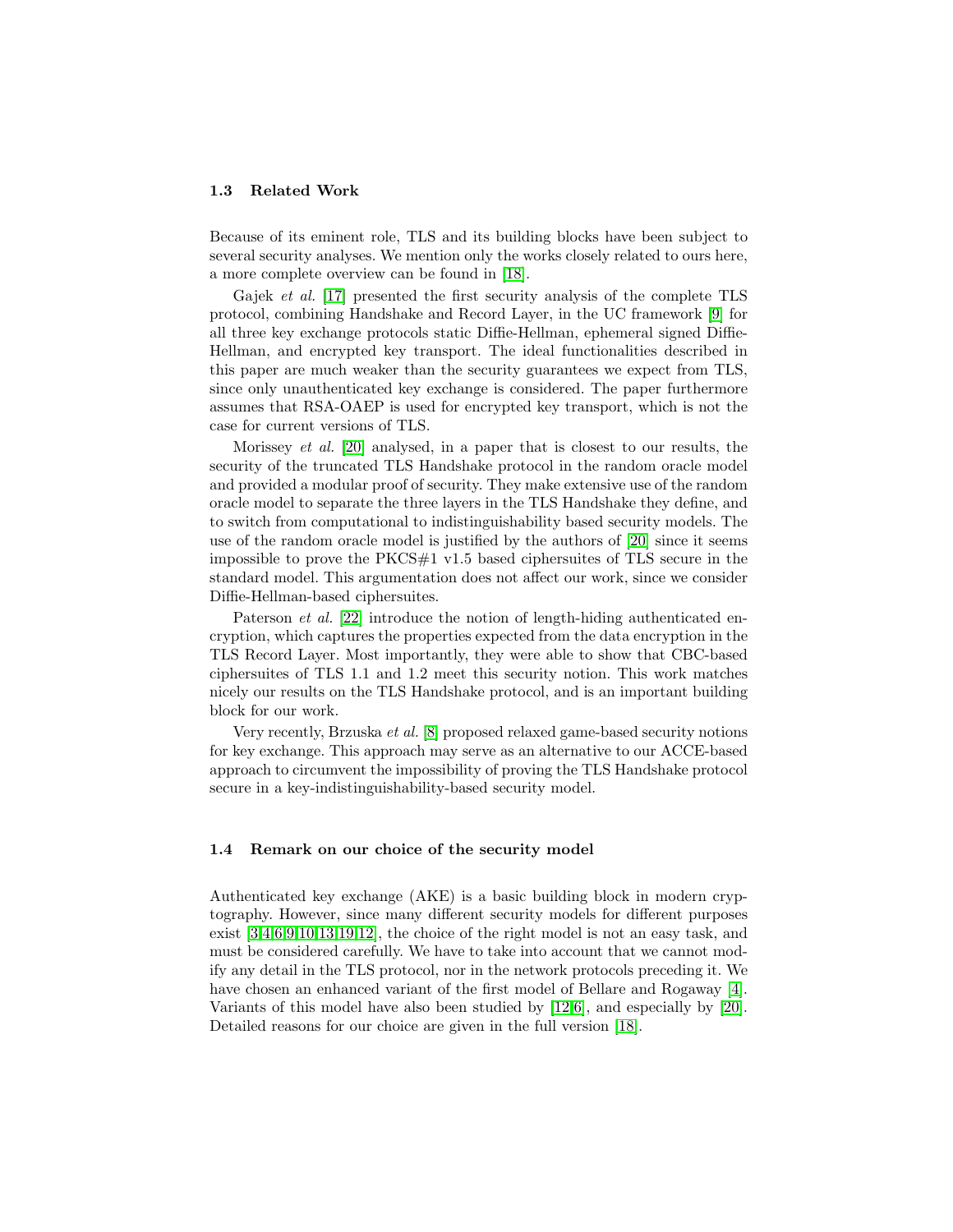# 2 Preliminaries and Definitions

We denote with  $\emptyset$  the empty string, and with  $[n] = \{1, \ldots, n\} \subset \mathbb{N}$  the set of integers between 1 and n. If A is a set, then  $a \stackrel{\hspace{0.1em}\mathsf{\scriptscriptstyle\$}}{\leftarrow} A$  denotes the action of sampling a uniformly random element from  $A$ . If  $A$  is a probabilistic algorithm, then  $a \stackrel{\hspace{0.1em}\mathsf{\scriptscriptstyle\$}}{\leftarrow} A$  denotes that A is run with fresh random coins and returns a. In addition to the complexity assumption described in the sequel, we need the standard security notions of digital signatures (EUF-CMA), pseudo-random functions, and the Decisional Diffie-Hellman (DDH) assumption. These are detailed in the full version [\[18\]](#page-20-0).

The PRF-Oracle-Diffie-Hellman (PRF-ODH) Assumption. Let G be a group with generator q. Let PRF be a deterministic function  $z = \text{PRF}(X, m)$ , taking as input a key  $X \in G$  and some bit string m, and returning a string  $z \in \{0,1\}^{\mu}$ . Consider the following security experiment played between a challenger  $\mathcal C$  and an adversary A.

- 1. The adversary  $A$  outputs a value  $m$ .
- 2. The Challenger samples  $u, v \stackrel{\$}{\leftarrow} [q], z_1 \stackrel{\$}{\leftarrow} \{0,1\}^{\mu}$  uniformly random and sets  $z_0 := \text{PRF}(g^{uv}, m)$ . Then it tosses a coin  $b \in \{0, 1\}$  and returns  $z_b, g^u$  and  $g^v$  to the adversary.
- 3. The adversary may query a pair  $(X, m')$  with  $X \neq g^u$  to the challenger. The challenger replies with  $PRF(X^v, m')$ .
- 4. Finally the adversary outputs a guess  $b' \in \{0, 1\}.$

**Definition 1.** We say that the PRF-ODH problem is  $(t, \epsilon_{\text{prfodh}})$ -hard with respect to G and PRF, if for all adversaries A that run in time t it holds that

$$
|\Pr[b = b'] - 1/2| \leq \epsilon_{\text{prfodh}}.
$$

The PRF-Oracle-Diffie-Hellman (PRF-ODH) assumption is a variant of the ODH assumption introduced by Abdalla, Bellare and Rogaway in [\[1\]](#page-19-4), adopted from hash functions to PRFs. In contrast to allowing a polynomial number of queries as in the original assumption [\[1\]](#page-19-4), we allow only a single oracle query.

Stateful Length-Hiding Authenticated Encryption. The following description and security model was obtained from the authors of [\[22\]](#page-20-2) via personal communication. See [\[22\]](#page-20-2) for a detailed discussion and motivation of this security notion.

A stateful symmetric encryption scheme consists of two algorithms  $StE =$ (StE.Enc, StE.Dec). Algorithm  $(C, st'_e) \stackrel{\hspace{0.1em}\mathsf{\scriptscriptstyle\$}}{\leftarrow}$  StE.Enc $(k, \mathsf{len}, H, m, st_e)$  takes as input a secret key  $k \in \{0,1\}^{\kappa}$ , an output ciphertext length len  $\in \mathbb{N}$ , some header data  $H \in \{0,1\}^*$ , a plaintext  $m \in \{0,1\}^*$ , and the current state  $st_e \in \{0,1\}^*$ , and outputs either a ciphertext  $C \in \{0,1\}^{\text{len}}$  and an updated state  $st_e'$  or an error symbol ⊥ if for instance the output length len is not valid for the message m. Algorithm  $(m', st'_d) =$  StE.Dec(k, H, C, st<sub>d</sub>) takes as input a key k, header data H, a ciphertext C, and the current state  $st_d \in \{0,1\}^*$ , and returns an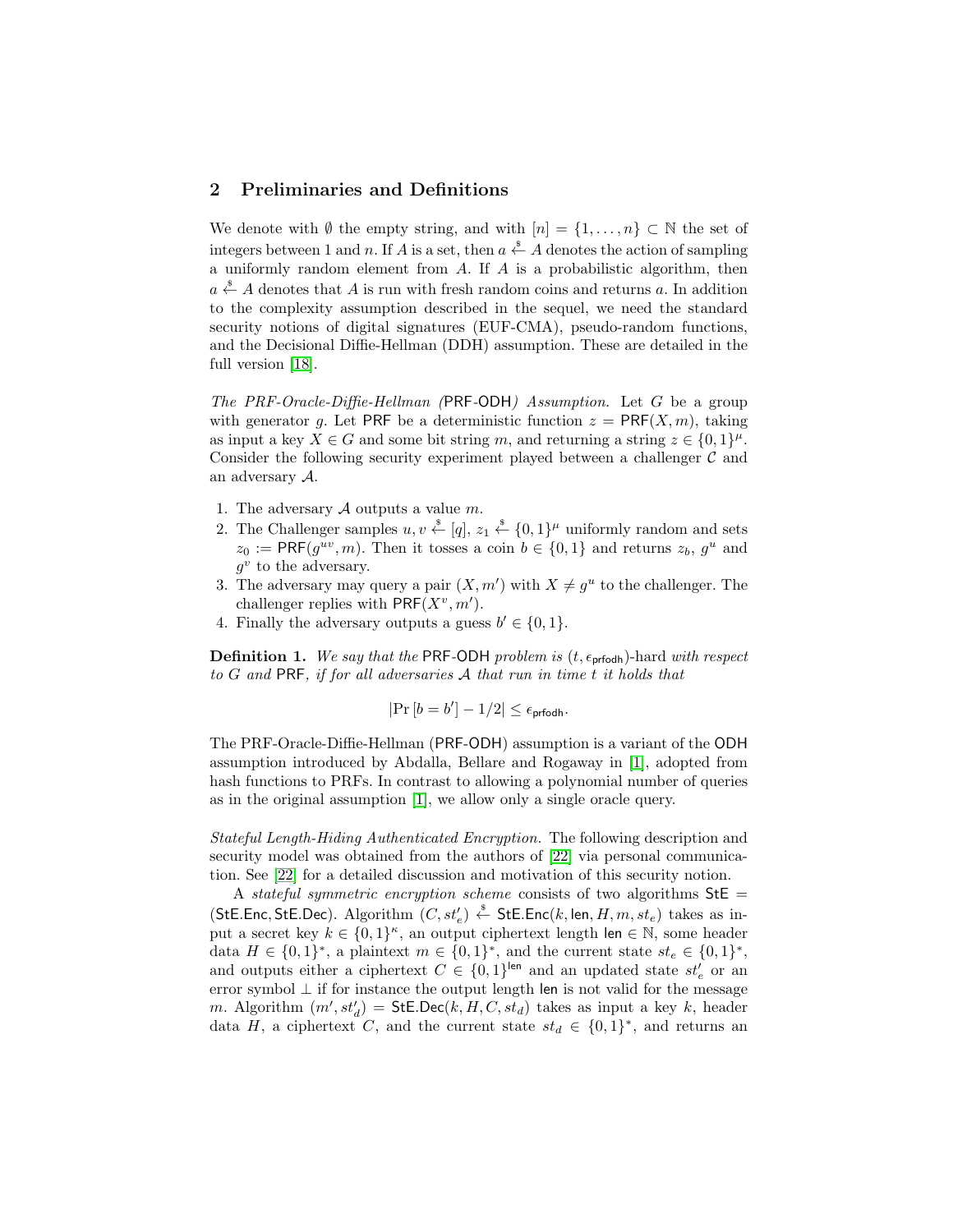| Encrypt $(m_0, m_1, len, H)$ :                                                                                                                     | $\mathsf{Decrypt}(C, H)$ :                       |
|----------------------------------------------------------------------------------------------------------------------------------------------------|--------------------------------------------------|
| $u := u + 1$                                                                                                                                       | $v:=v+1$                                         |
| $(C^{(0)}, st_e^{(0)}) \overset{\hspace{0.1em}\mathsf{\scriptscriptstyle\$}}{\leftarrow} \mathsf{StE}.\mathsf{Enc}(k, \mathsf{len}, H, m_0, st_e)$ | If $b = 0$ , then return $\perp$                 |
| $(C^{(1)}, st_e^{(1)}) \overset{\$}{\leftarrow}$ StE.Enc $(k, \text{len}, H, m_1, st_e)$                                                           | $(m, st_d) =$ StE.Dec(k, H, C, st <sub>d</sub> ) |
| If $C^{(0)} = \perp$ or $C^{(1)} = \perp$ then return $\perp$                                                                                      | If $v > u$ or $C \neq C_v$ , then phase := 1     |
| $(C_u, st_e) := (C^{(b)}, st_e^{(b)})$                                                                                                             | If phase = 1 then return $m$                     |
| Return $C_u$                                                                                                                                       | Return $\perp$                                   |

<span id="page-5-0"></span>Fig. 1. Encrypt and Decrypt oracles in the stateful LHAE security experiment.

updated state  $st_d'$  and a value  $m'$  which is either the message encrypted in  $C$ , or a distinguished error symbol  $\perp$  indicating that C is not a valid ciphertext. Both encryption state  $st_e$  and decryption state  $st_d$  are initialized to the empty string  $\emptyset$ . Algorithm StE.Enc may be probabilistic, while StE.Dec is always deterministic.

<span id="page-5-2"></span>**Definition 2.** We say that a stateful symmetric encryption scheme  $StE =$  $(StEInit, SteE.Enc, SteE.Dec)$  is  $(t, \epsilon_{sLHAE})$ -secure, if  $Pr[b = b'] \leq \epsilon_{sLHAE}$  for all adversaries A running in time at most t in the following experiment.

 $-$  Choose  $b \stackrel{\$}{\leftarrow} \{0,1\}$  and  $k \stackrel{\$}{\leftarrow} \{0,1\}^{\kappa}$ , and set  $st_e := \emptyset$  and  $st_d := \emptyset$ ,  $run b' \overset{\$}{\leftarrow} \mathcal{A}^{\mathsf{Encrypt},\mathsf{Decrypt}}.$ 

Here A<sup>Encrypt, Decrypt</sup> denotes that A has access to two oracles Encrypt and Decrypt. The encryption oracle  $\mathsf{Encrypt}(m_0, m_1, \mathsf{len}, H)$  takes as input two messages  $m_0$ and  $m_1$ , length-parameter len and header data H. It maintains a counter u which is initialized to 0. Oracle Decrypt $(C, H)$  takes as input a ciphertext C and header H, and keeps a counter v and a variable phase, both are initialized to 0. Both oracles process a query as defined in Figure [1.](#page-5-0)

# <span id="page-5-1"></span>3 Transport Layer Security

The current version of TLS is 1.2 [\[16\]](#page-20-7) coexists with its predecessors TLS 1.0 [\[14\]](#page-20-8) and TLS 1.1 [\[15\]](#page-20-9). In the following we give a description of all messages sent during the TLS Handshake with ephemeral Diffie-Hellman key exchange and client authentication (i.e. for ciphersuites TLS DHE \*). This description and its illustration in Figure [2](#page-6-0) are valid for all TLS versions since v1.0. Our description makes use of several 'state variables'  $(A, k, \Pi, \rho, st)$ . For instance, variable  $\Lambda \in \{\text{accept}, \text{reject}\}\$  determines whether one party 'accepts' or 'rejects' an execution of the protocol, or variable  $k$  stores the session key. These variables will also appear later in our security model (Section [4\)](#page-8-0).

The TLS Handshake protocol consists of 13 messages, whose content ranges from constant byte values to tuples of cryptographic values. Not all messages are relevant for our security proof, we list them merely for completeness. All messages are prepended with a numeric tag that identifies the type of message, a length value, and the version number of TLS. All messages are sent through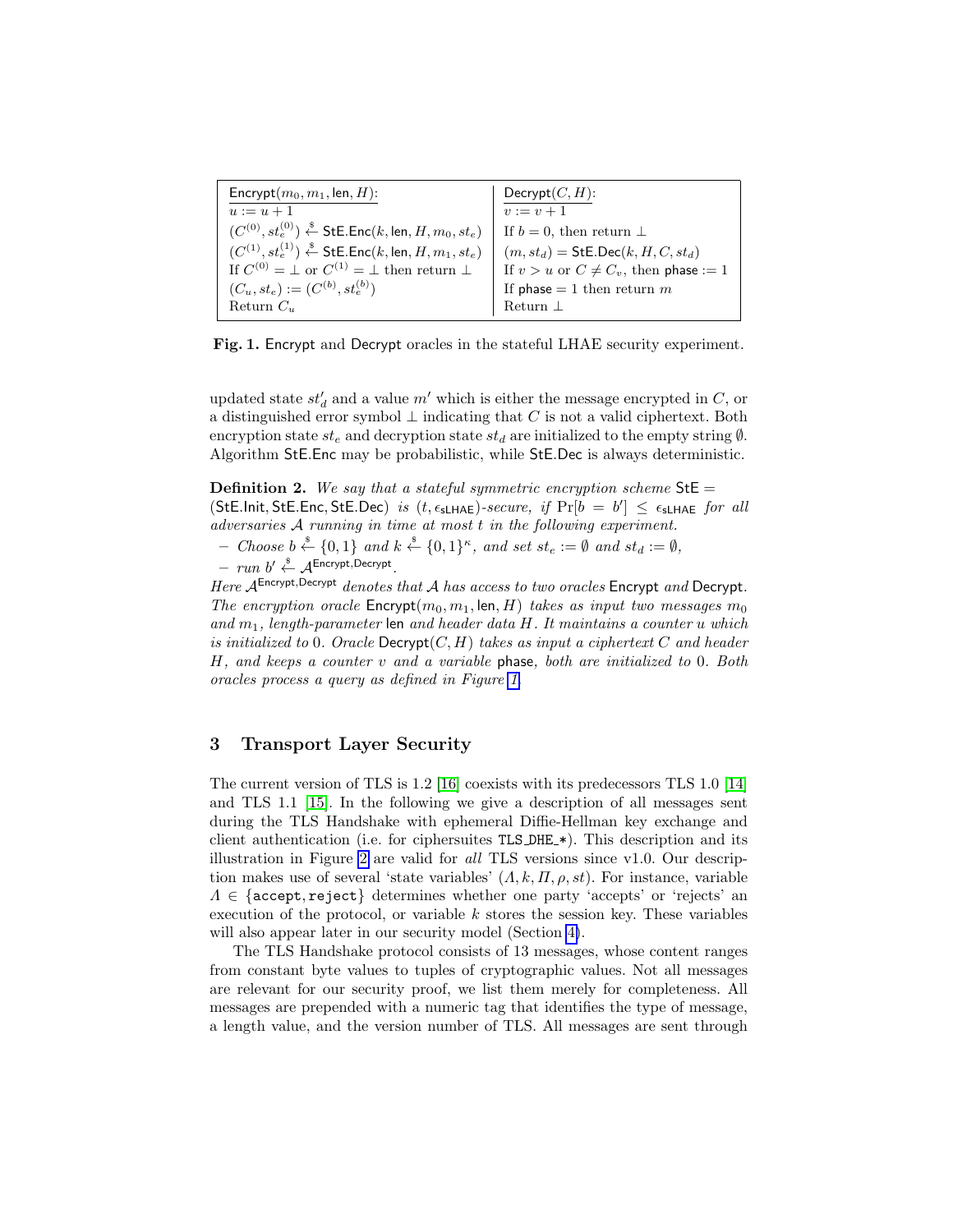$$
\begin{array}{ccc}\n\textcircled{c} & & \textcircled{S} \\
(I_C = pk_C, sk_C) & & & & (I_S = pk_S, sk_S) \\
rc \stackrel{\textcircled{e}}{\leftarrow} \{0, 1\}^\lambda & & m_1 := (r_C, \text{cs-list})\n\end{array}
$$

 $r_S \stackrel{\$}{\leftarrow} \{0,1\}^{\lambda}, t_S \stackrel{\$}{\leftarrow} \mathbb{Z}_q, T_S := g^{t_S} \mod p$  $\sigma_S := \mathsf{SIG}.Sign(sk_S, r_C || r_S || p || g || T_S)$ 

| $(m_2, m_3) := (r_S, \texttt{cs-choice}, cert_S)$                   |  |
|---------------------------------------------------------------------|--|
| $(m_4, m_5, m_6) := (p, g, T_S, \sigma_S, \texttt{get-cert}, done)$ |  |

 $\Pi := S$ , S is determined from certs

If SIG.Vfy $(pk_H, \sigma_S, rc||rs||p||g||Ts) = 0 \rightarrow A := 'reject'$  and abort  $t_C \stackrel{\hspace{0.1em}\mathsf{\scriptscriptstyle\$}}{\leftarrow} \mathbb{Z}_q, T_C := g^{t_C} \mod p, \sigma_C := \mathsf{SIG}.{\sf Sign}(sk_C, m_1 || \dots || m_8)$  $pms := T_S^{t_C} \mod p, ms := \mathsf{PRF}(pms, label_1 || r_C || r_S)$  $K_{\text{enc}}^{C \rightarrow S}||K_{\text{enc}}^{S \rightarrow C}||K_{\text{mac}}^{C \rightarrow S}||K_{\text{mac}}^{S \rightarrow C} := \textsf{PRF}(ms, label_2||rc||rs)$  $k := (k^{\text{Client}}_{\text{enc}} := (K^{{C \rightarrow S}}_{\text{enc}}, K^{{C \rightarrow S}}_{\text{mac}}), k^{\text{Client}}_{\text{dec}} := (K^{{S \rightarrow C}}_{\text{enc}}, K^{{S \rightarrow C}}_{\text{mac}}))$  $(m_7, m_8, m_9, m_{10}) := (cert_C, T_C, \sigma_C, flag_{enc})$  $f_{nc} := PRF(ms, label_3||m_1||...||m_{10})$ 

| $m_7, m_8, m_9, m_{10}$ |  |
|-------------------------|--|
|                         |  |

| $m_{11} := \mathsf{StE}.\mathsf{Enc}(k_{\mathsf{enc}}^\mathsf{Client}, \mathsf{len}, H, \mathit{fin}_C, st_e)$ |  |
|----------------------------------------------------------------------------------------------------------------|--|
|                                                                                                                |  |

 $\Pi := C, C$  is determined from  $cert_C$ 

If SIG.Vfy $(pk_H, \sigma_C, m_1 || \dots || m_8) = 0 \rightarrow A :=$  'reject' and abort  $pms := T_C^{ts} \mod p, ms := \mathsf{PRF}(pms, label_1 || rc||rs)$  $K_{\texttt{enc}}^{C \to S}||K_{\texttt{enc}}^{S \to C}||K_{\texttt{mac}}^{C \to S}||K_{\texttt{mac}}^{S \to C} := \textsf{PRF}(ms, label_2||rc||rs)$  $k := (k^{\text{Server}}_{\text{enc}} := (K^{{S \rightarrow C}}_{\text{enc}}, K^{{S \rightarrow C}}_{\text{mac}}), k^{\text{Server}}_{\text{dec}} := (K^{{C \rightarrow S}}_{\text{enc}}, K^{{C \rightarrow S}}_{\text{mac}}))$  $m_{12} := flag_{enc}, \text{fin}_S := \text{PRF}(ms, label_4 || m_1 || \dots || m_{12})$  $m_{12}, m_{13} := \mathsf{StE}.\mathsf{Enc}(k_{\mathsf{enc}}^{\mathsf{Server}},\mathsf{len},H,\mathsf{fin}_S,\mathsf{st}_e)$ 

If  $fing \neq \text{PRF}(ms, label_4||m_1|| \dots ||m_{12}) \rightarrow A :=$  'reject' and abort

else  $\Lambda := '$ accept' and output  $k$ 

If  $\mathit{fin}_C \neq \mathsf{PRF}(ms, label_3||m_1|| \dots || m_{10}) \rightarrow A := \text{ 'reject' and abort }$ **pre-accept phase**  $\blacksquare$  **else**  $\Lambda := \text{`accept'}$  and output  $k$ 

——————————————————————————————————–

| post-accept phase | StE.Enc( $k_{\text{enc}}^{\text{Client}}, \text{len}, H, data, st_e$ ) |
|-------------------|------------------------------------------------------------------------|
|                   | StE.Enc( $k_{\text{enc}}^{\text{Server}}, \text{len}, H, data, st_e$ ) |

<span id="page-6-0"></span>Fig. 2. Handshake protocol for ciphersuites TLS DHE \* with client authentication

the TLS Record Layer, which at startup provides no encryption nor any other cryptographic transformations.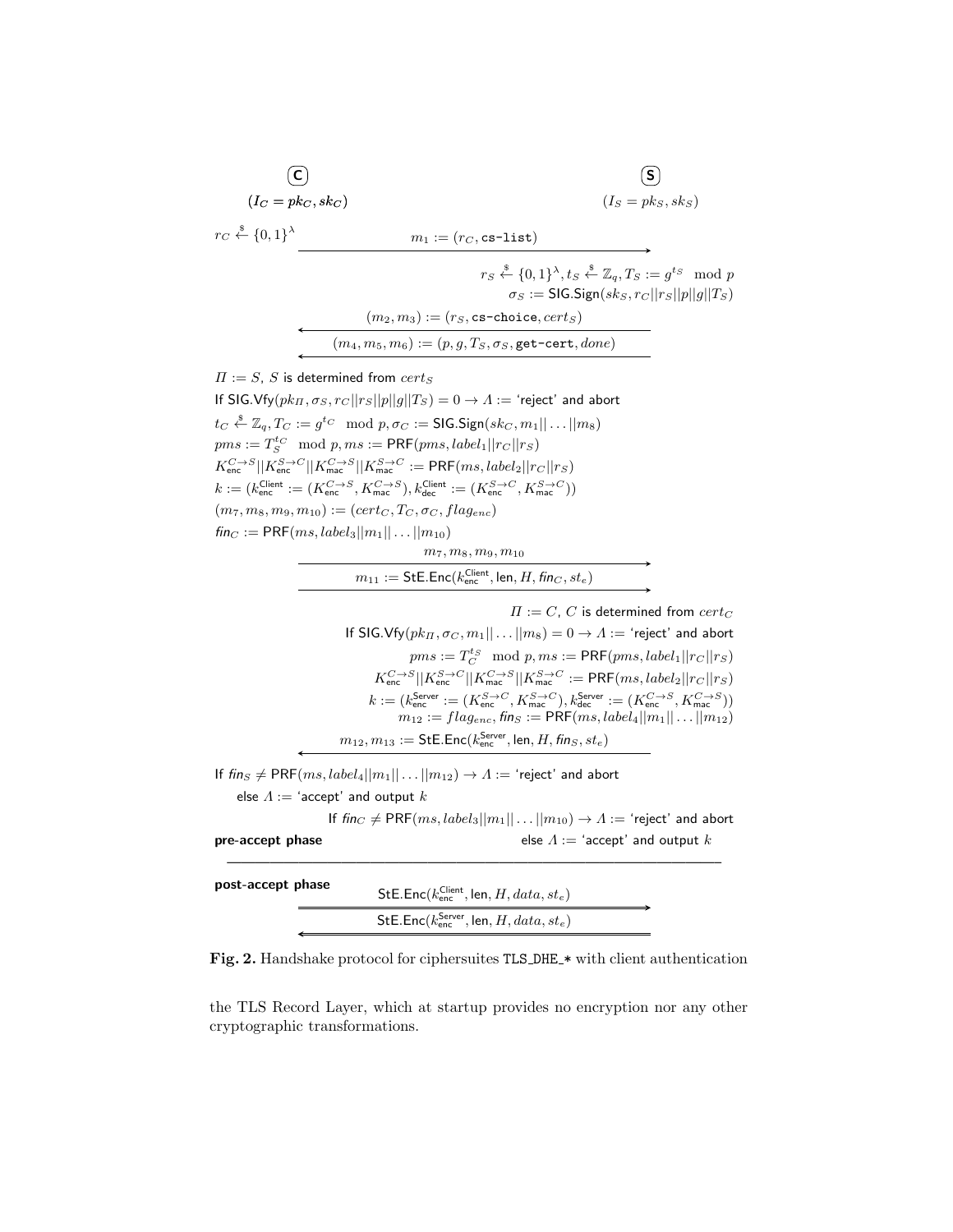Message  $m_1$  is the Client Hello message. It contains four values, two of which are optional. For our analysis the only important value is  $r<sub>C</sub>$ , the random value chosen by the client. It consists of 32 bytes (256 Bits), where 4 Bytes are usually used to encode the local time of the client. The remaining 28 Bytes are chosen randomly by the client. This is followed by a list  $cs$ -list of *ciphersuites*, where each ciphersuite is a tuple of key exchange method, signing, encryption and MAC algorithms, coded as two bytes. Data compression is possible before encryption and is signaled by the inclusion of zero or more compression methods.

The Server Hello message  $m_2$  has the same structure as Client Hello, with the only exception that at most one ciphersuite and one compression method can be present. Message  $m_3$  may contain a certificate (or a chain of certificates, which is not considered in this paper) and the public key in the certificate must match the ciphersuite chosen by the server. For ephemeral Diffie-Hellman key exchange, the public key may be any key that can be used to sign messages. The Diffie-Hellman (DH) key exchange parameters are contained in the Server Key Exchange message  $m_4$ , including information on the DH group (e.g. prime number p and generator g for a prime-order q subgroup of  $\mathbb{Z}_p^*$ ), the DH share  $T<sub>S</sub>$ , and a signature computed over these values plus the two random numbers  $r<sub>C</sub>$  and  $r<sub>S</sub>$ . The next two messages are very simple: the Certificate Request message  $m_5$  only contains a list of certificate types that the client may use to authenticate itself, and the Server Hello Done message  $m_6$  does not contain any data, but consists only of a constant tag with byte-value '14' and a length value '0'.

Having received these messages, the signature  $\sigma_S$  is verified. If this fails, the client 'rejects' and aborts, otherwise the client completes the key exchange and computes the cryptographic keys. The Client Certificate message  $m<sub>7</sub>$  contains a signing certificate  $cert_C$  with the public key  $pk_C$  of the client.<sup>[4](#page-7-0)</sup> Message  $m_8$  is called Client Key Exchange, and contains the Diffie-Hellman share  $T_C$ of the client. To authenticate the client, a signature  $\sigma_C$  is computed on a concatenation of all previous messages (up to  $m_8$ ) and padded prefixes and sent in the Certificate Verify message  $m_9$ .

The client is now also able to compute the *premaster secret pms*, from which all further secret values are derived. After computing the master secret ms, it is stored for the lifetime of the TLS session, and  $pms$  is erased from memory. The master secret ms is subsequently used, together with the two random nonces, to derive all encryption and MAC keys as well as the Client Finished message  $\mathit{fin}_C$ . More precisely, the key material is computed as

<span id="page-7-1"></span>
$$
K_{\text{enc}}^{C \to S} || K_{\text{enc}}^{S \to C} || K_{\text{mac}}^{C \to S} || K_{\text{mac}}^{S \to C} := \text{PRF}(ms, label_2 || r_C || r_S). \tag{1}
$$

After these computations have been completed, the keys are handed over to the TLS Record Layer of the client, which is now able to MAC and encrypt any data. To signal the 'start of encryption' to the server, a single message  $m_{10}$  (Change Cipher Spec) with byte value '1' ( $flag_{enc}$ ) is sent unencrypted to S. Then message  $m_{11}$  consists of an authenticated encryption of the Client

<span id="page-7-0"></span><sup>&</sup>lt;sup>4</sup> When either party receives a certificate  $cert_X$ , the partner id is set to  $\Pi := X$ .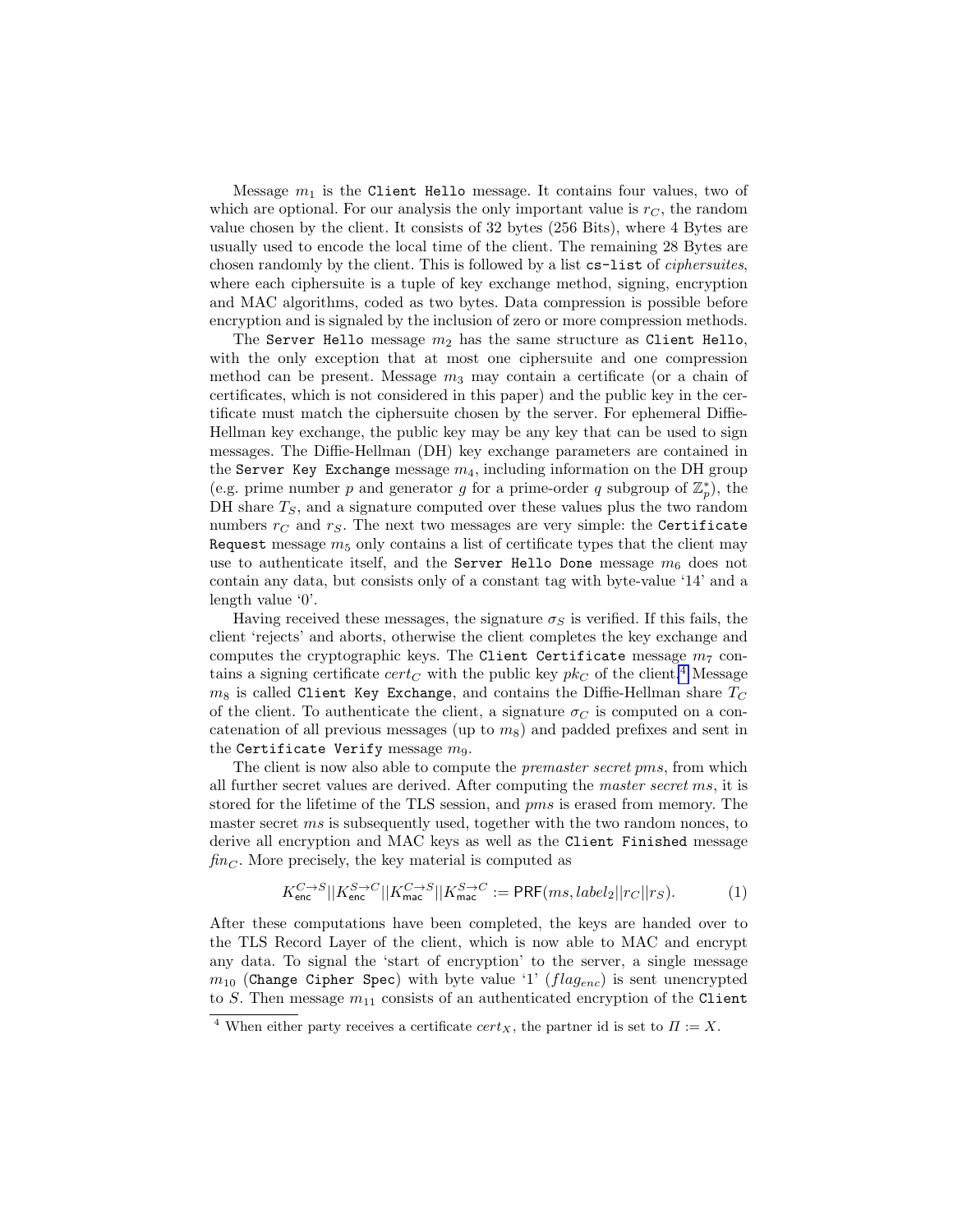**Finished** message  $\hat{m}_C$ . After the server has received messages  $m_7, m_8, m_9$ , the server verifies the signature in  $m_9$ . If this fails, the server 'rejects' (i.e. sets  $\Lambda =$ 'reject') and aborts. Otherwise it first determines pms and ms. From this the encryption and MAC keys are computed as in  $(1)$ . It can then decrypt  $m_{11}$  and check  $\mathit{fin}_C$  by computing the pseudo-random value on the messages sent and received by the server. If this check fails, it 'rejects' and aborts. If the check is successful, it 'accepts' (i.e. sets  $\Lambda$  = 'accept'), computes the Server Finished message  $f\!in_S$  and sends messages  $m_{12}$  and  $m_{13}$  to the client. If the check of  $f\!in_S$ on the client side is successful, the client also 'accepts'.

The obtained keys can now be used to transmit payload data in the TLS Record Layer using a stateful symmetric encryption scheme (StE.Enc, StE.Dec).

Abbreviated TLS Handshakes, side-channels and cross-protocol attacks. In our analysis, we do not consider the abbreviated TLS Handshake, but note that the server can always enforce an execution of the full protocol. Moreover, we do not consider attacks based on side-channels, such as error messages, or cross-protocol attacks like [\[24\]](#page-20-10).

## <span id="page-8-0"></span>4 AKE Protocols

While the established security models for, say, encryption (e.g. IND-CPA or IND-CCA security), or digital signatures (e.g., EUF-CMA), are clean and simple, a more complex model is required to model the capabilities of active adversaries to define secure authenticated key-exchange. An important line of research [\[6](#page-19-3)[,10,](#page-19-1)[19,](#page-20-5)[13\]](#page-20-4) dates back to Bellare and Rogaway [\[4\]](#page-19-0), where an adversary is provided with an 'execution environment', which emulates the real-world capabilities of an active adversary, which has full control over the communication network. In the sequel we describe a variant of this model, which captures adaptive corruptions, perfect forward secrecy, and security against key-compromise impersonation attacks in a public-key setting.

EXECUTION ENVIRONMENT Consider a set of parties  $\{P_1, \ldots, P_\ell\}, \ell \in \mathbb{N}$ , where each party  $P_i \in \{P_1, \ldots, P_\ell\}$  is a (potential) protocol participant and has a longterm key pair  $(pk_i, sk_i)$ . To model several sequential and parallel executions of the protocol, each party  $P_i$  is modeled by a collection of oracles  $\pi_i^1, \ldots, \pi_i^d$  for  $d \in \mathbb{N}$ . Each oracle  $\pi_i^s$  represents a process that executes one single instance of the protocol. All oracles  $\pi_i^1, \ldots, \pi_i^d$  representing party  $P_i$  have access to the same long-term key pair  $(pk_i, sk_i)$  of  $P_i$  and to all public keys  $pk_1, \ldots, pk_\ell$ . Moreover, each oracle  $\pi_i^s$  maintains as internal state the following variables:

- $A \in \{ \text{accept}, \text{reject} \}.$
- $k \in \mathcal{K}$ , where  $\mathcal K$  is the keyspace of the protocol.
- $-I \in \{1,\ldots,\ell\}$  containing the intended communication partner, i.e., an index j that points to a public key  $pk_j$  used to perform authentication.<sup>[5](#page-8-1)</sup>
- $-$  Variable  $\rho \in \{$  Client, Server $\}.$

<span id="page-8-1"></span><sup>&</sup>lt;sup>5</sup> We assume that each party  $P_i$  is uniquely identified by its public key  $pk_i$ . In practice, several keys may be assigned to one identity. Furthermore, there may be other ways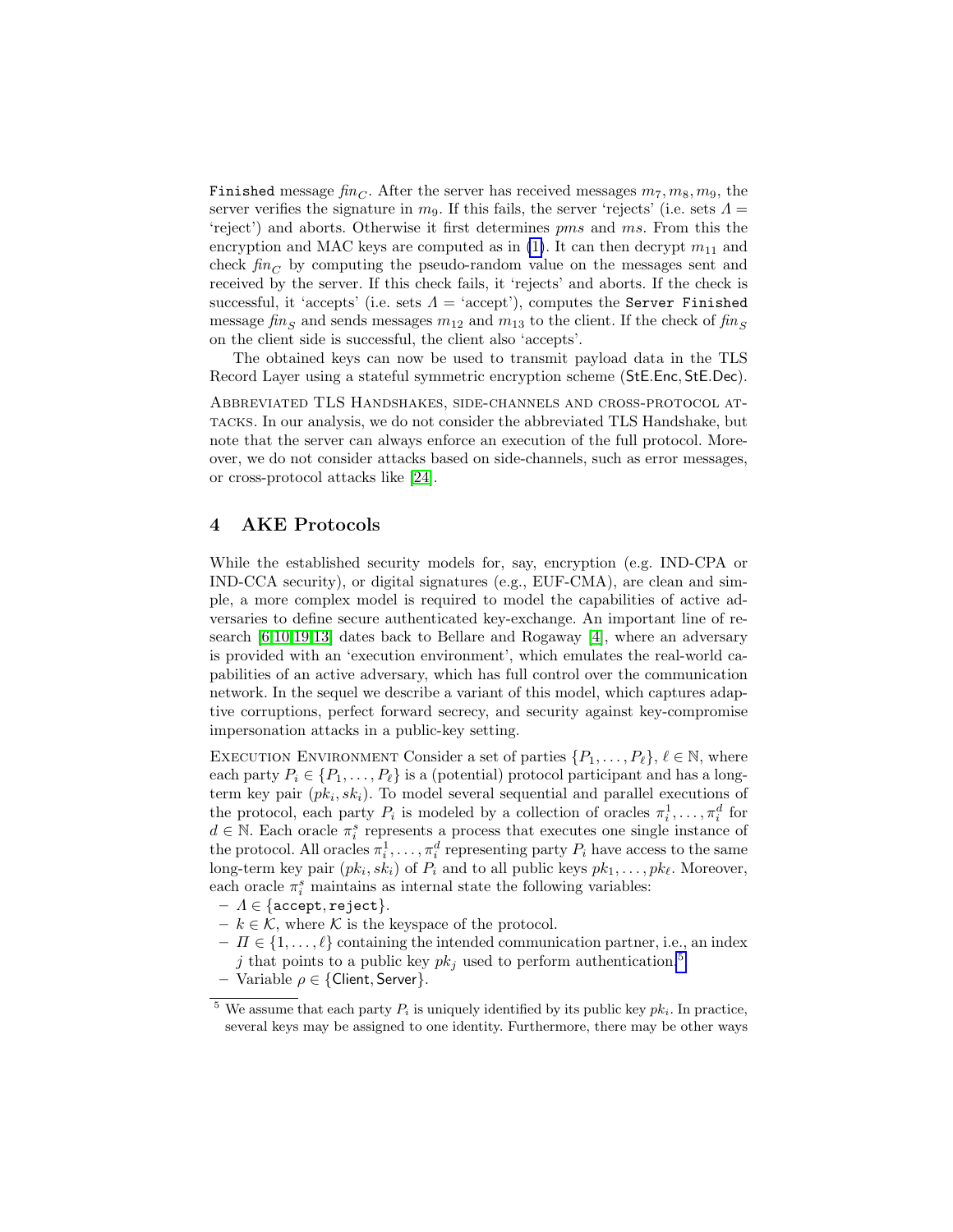– Some additional temporary state variable st (which may, for instance, be used to store ephemeral Diffie-Hellman exponents or a transcript of messages).

The internal state of each oracle is initialized to  $(\Lambda, k, \Pi, \rho, st) = (\emptyset, \emptyset, \emptyset, \emptyset, \emptyset)$ , where  $V = \emptyset$  denotes that variable V is undefined. Furthermore, we will always assume (for simplicity) that  $k = \emptyset$  if an oracle has not reached accept-state (yet), and contains the computed key if an oracle is in accept-state, so that we have

<span id="page-9-2"></span>
$$
k \neq \emptyset \iff \Lambda = \text{accept.} \tag{2}
$$

An adversary may interact with these oracles by issuing the following queries.

- $-$  Send $(\pi_i^s, m)$ : The adversary can use this query to send message m to oracle  $\pi_i^s$ . The oracle will respond according to the protocol specification, depending on its internal state. If the attacker asks the first Send-query to oracle  $\pi_i^s$ , then the oracle checks whether  $m = \top$  consists of a special 'initialization' symbol  $\top$ . If true, then it sets its internal variable  $\rho :=$  Client and responds with the first protocol message. Otherwise it sets  $\rho :=$  Server and responds as specified in the protocol. <sup>[6](#page-9-0)</sup> The variables  $\Lambda, k, \Pi, st$  are also set after certain Send-queries.<sup>[7](#page-9-1)</sup>
- $-$  Reveal $(\pi_i^s)$ : Oracle  $\pi_i^s$  responds to a Reveal-query with the contents of variable k. Note that we have  $k \neq \emptyset$  if and only if  $\Lambda =$  accept, see [\(2\)](#page-9-2).
- Corrupt $(P_i)$ : Oracle  $\pi_i^1$  responds with the long-term secret key  $sk_i$  of party  $P_i$ <sup>[8](#page-9-3)</sup> If Corrupt $(P_i)$  is the  $\tau$ -th query issued by A, then we say that  $P_i$  is  $\tau$ -corrupted. For parties that are not corrupted we define  $\tau := \infty$ .
- $\text{Test}(\pi_i^s)$ : This query may be asked only once throughout the game. If  $\pi_i^s$  has state  $\Lambda \neq$  accept, then it returns some failure symbol  $\bot$ . Otherwise it flips a fair coin b, samples an independent key  $k_0 \stackrel{s}{\leftarrow} \mathcal{K}$ , sets  $k_1 = k$  to the 'real' key computed by  $\pi_i^s$ , and returns  $k_b$ .

SECURITY DEFINITION Bellare and Rogaway [\[4\]](#page-19-0) have introduced the notion of matching conversations in order to define correctness and security of an AKE protocol precisely. We denote with  $T_{i,s}$  the sequence that consists of all messages sent and received by  $\pi_i^s$  in chronological order (not including the initializationsymbol  $\top$ ). We also say that  $T_{i,s}$  is the *transcript* of  $\pi_i^s$ . For two transcripts  $T_{i,s}$ and  $T_{j,t}$ , we say that  $T_{i,s}$  is a *prefix* of  $T_{j,t}$ , if  $T_{i,s}$  contains at least one message,

to determine identities, for instance by using certificates. However, this is out of scope of this paper.

<span id="page-9-0"></span> $6$  Note that we assume that learning identities of communication partners (which is necessary to determine the public-key used to perform authentication) is part of the protocol.

<span id="page-9-1"></span><sup>7</sup> For details on when and how they are set in TLS, see the description in Section [3](#page-5-1) and Figure [2.](#page-6-0)

<span id="page-9-3"></span><sup>8</sup> Note, that the adversary does not 'take control' of oracles corresponding to a corrupted party. But he learns the long-term secret key, and can henceforth simulate these oracles.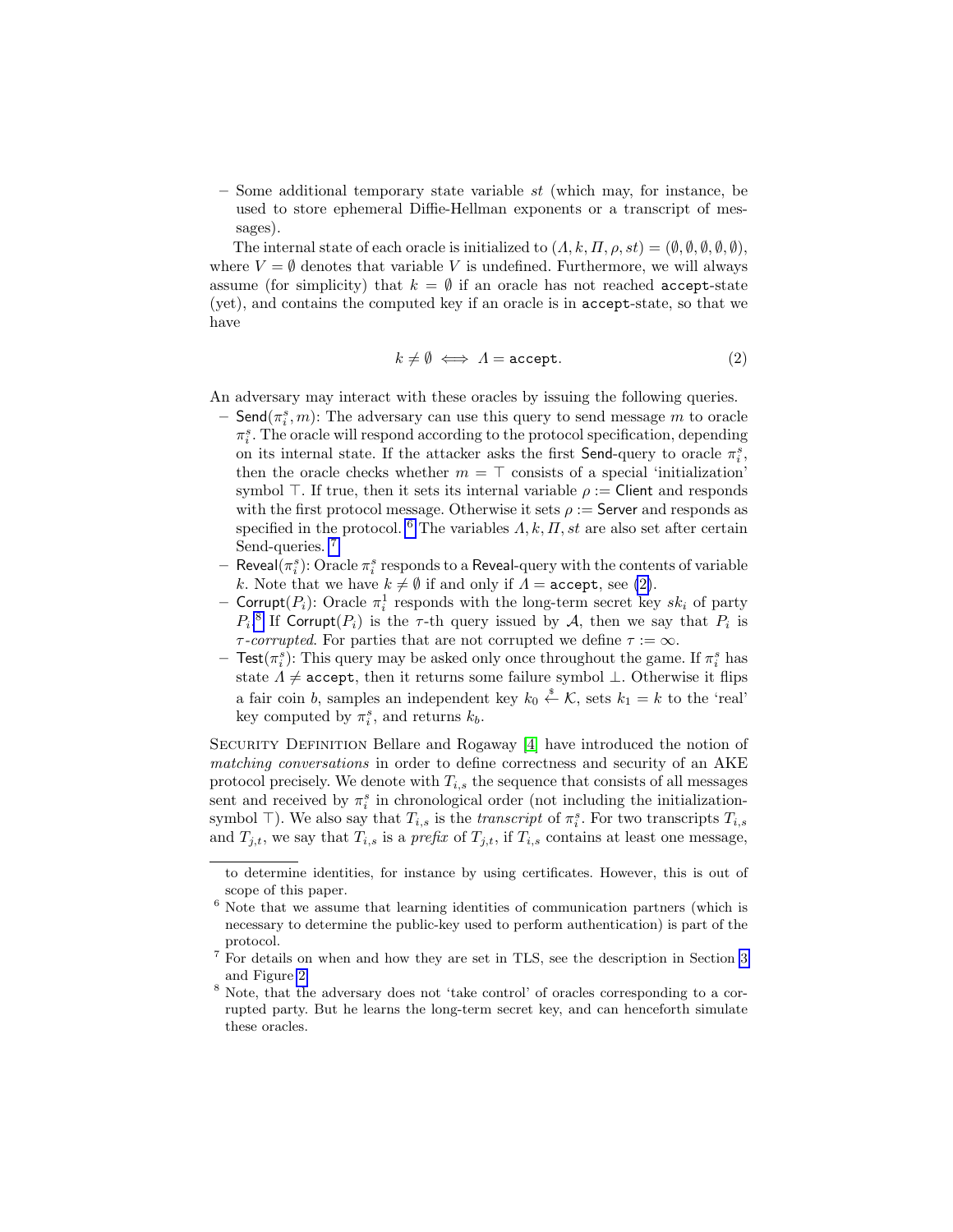and the messages in  $T_{i,s}$  are identical to and in the same order as the first  $|T_{i,s}|$ messages of  $T_{j,t}$ .

Definition 3 (Matching conversations). We say that  $\pi_i^s$  has a matching conversation to  $\pi_j^t$ , if

- $T_{j,t}$  is a prefix of  $T_{i,s}$  and  $\pi_i^s$  has sent the last message(s), or
- $T_{i,s}$  is a prefix of  $T_{j,t}$  and  $\pi_j^t$  has sent the last message(s).

Security of AKE protocols is now defined by requiring that (i) the protocol is a secure authentication protocol, and (ii) the protocol is a secure key-exchange protocol.

AKE Game. We formally capture this notion as a game, played between an adversary  $A$  and a challenger  $C$ . The challenger implements the collection of oracles  $\{\pi_i^s : i \in [\ell], s \in [d]\}$ . At the beginning of the game, the challenger generates  $\ell$  long-term key pairs  $(pk_i, sk_i)$  for all  $i \in [\ell]$ . The adversary receives the public keys  $pk_1, \ldots, pk_\ell$  as input. Now the adversary may start issuing Send, Reveal and Corrupt queries, as well as one Test-query. Finally, the adversary outputs a bit  $b'$  and terminates.

<span id="page-10-2"></span>**Definition 4.** We say that an adversary  $(t, \epsilon)$ -breaks an AKE protocol, if A runs in time t, and at least one of the following two conditions holds:

- 1. When A terminates, then with probability at least  $A \epsilon$  there exists an oracle  $\pi_i^s$  such that
	- $-\pi_i^s$  'accepts' when A issues its  $\tau_0$ -th query with partner  $\Pi = j$ , and
	- $P_j$  is  $\tau_j$ -corrupted with  $\tau_0 < \tau_j$ , <sup>[9](#page-10-0)</sup> and
	- $-$  there is no unique oracle  $\pi_j^t$  such that  $\pi_i^s$  has a matching conversation to  $\pi_j^t$ .

If an oracle  $\pi_i^s$  accepts in the above sense, then we say that  $\pi_i^s$  accepts maliciously.

- 2. When A issues a Test-query to any oracle  $\pi_i^s$  and
	- $-$  A does not issue a Reveal-query to  $\pi_i^s$ , nor to  $\pi_j^t$  such that  $\pi_i^s$  has a matching conversation to  $\pi_j^t$  (if such an oracle exists), and
	- $-\pi_i^s$  'accepts' when A issues its  $\tau_0$ -th query, and both parties  $P_i$  and  $P_j$ are  $\tau_i$ - and  $\tau_j$ -corrupted, respectively, with  $\tau_0 < \tau_i, \tau_j,$ <sup>[10](#page-10-1)</sup>

then the probability that  $A$  outputs  $b'$  which equals the bit  $b$  sampled by the Test-query satisfies

$$
|\Pr[b = b'] - 1/2| \ge \epsilon.
$$

We say that an AKE protocol is  $(t, \epsilon)$ -secure, if there exists no adversary that  $(t, \epsilon)$ -breaks it.

Remark 1. Note that the above definition even allows to corrupt oracles involved in the Test-session (of course only after the Test-oracle has reached acceptstate, in order to exclude trivial attacks). Thus, protocols secure with respect

<span id="page-10-0"></span><sup>&</sup>lt;sup>9</sup> That is,  $P_j$  is not corrupted (i.e.  $\tau$ -corrupted with  $\tau = \infty$ ) when  $\pi_i^s$  'accepts'.

<span id="page-10-1"></span><sup>&</sup>lt;sup>10</sup> That is, neither party  $P_i$  nor  $P_j$  is corrupted when  $\pi_i^s$  'accepts'.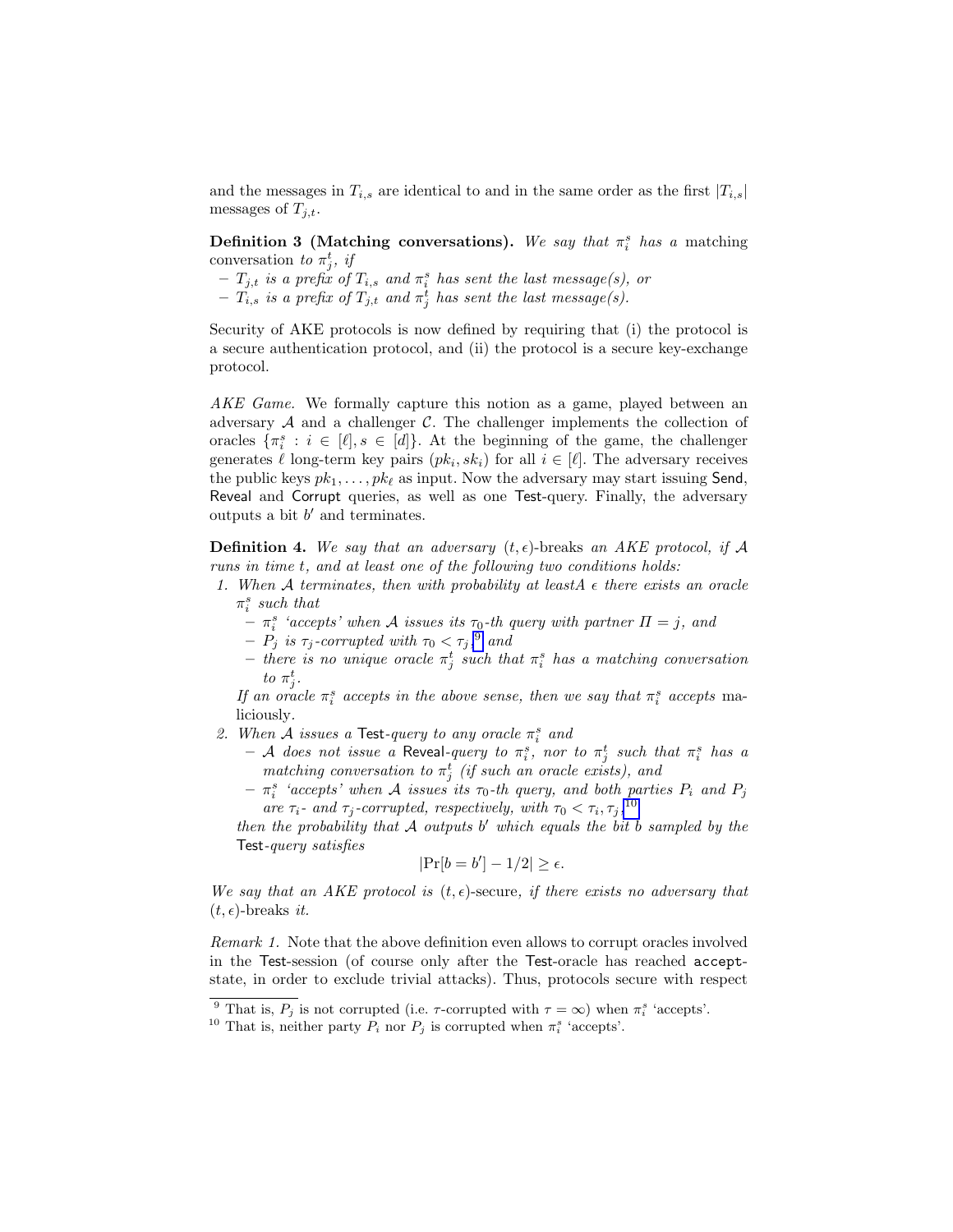to this definition provide perfect forward secrecy. Note also that we allow the 'accepting' oracle to be corrupted even before it reaches accept-state, which provides security against key-compromise impersonation attacks.

Now we can prove the security of a modified version of the TLS Handshake protocol. As discussed in the introduction, it is impossible to prove the full TLS Handshake protocol secure in any security model based on key-indistinguishability, like the model from Section [4,](#page-8-0) because the encryption and MAC of the Finished messages provide a 'check value', that can be exploited by an adversary to determine the bit b chosen by the Test-query.

Therefore we consider a 'truncated TLS' protocol as in [\[20,](#page-20-1)[21\]](#page-20-11). In this truncated version, we assume that the Finished messages are sent in clear, that is, neither encrypted nor authenticated by a MAC. More precisely, we modify the TLS protocol depicted in Figure [2](#page-6-0) such that messages  $m_{11}$  and  $m_{13}$  contain only  $\textit{fin}_{\Pi}$  (instead of StE.Enc( $k_{\text{enc}}^{\Pi}$ , len,  $H, \textit{fin}_{\Pi}, st_e$ )), allowing us to prove security in the above model.

<span id="page-11-0"></span>**Theorem 1.** Let  $\mu$  be the output length of PRF and let  $\lambda$  be the length of the nonces  $r_C$  and  $r_S$ . Assume that the pseudo-random function PRF is  $(t, \epsilon_{\text{prf}})$ secure, the signature scheme is  $(t, \epsilon_{sig})$ -secure, the DDH-problem is  $(t, \epsilon_{ddh})$ -hard in the group G used to compute the TLS premaster secret, and the PRF-ODHproblem is  $(t, \epsilon_{\text{prfodh}})$ -hard with respect to G and PRF.

Then for any adversary that  $(t', \epsilon_{ttls})$ -breaks the truncated TLS-DHE protocol in the sense of Definition [4](#page-10-2) with  $t \approx t'$  holds that

$$
\epsilon_{\text{ttls}} \leq 4 \cdot d\ell \left( \frac{d\ell}{2^\lambda} + \ell \cdot \epsilon_{\text{sig}} + \frac{5}{4} \cdot \epsilon_{\text{ddh}} + \frac{5}{2} \cdot \epsilon_{\text{prf}} + d\ell \left( \epsilon_{\text{prfodh}} + \epsilon_{\text{prf}} + \frac{1}{2^\mu} \right) \right).
$$

Proof Sketch. Let us sketch the proof of Theorem [1,](#page-11-0) more details can be found in the full version [\[18\]](#page-20-0). We consider three types of adversaries:

- 1. Adversaries that succeed in making an oracle accept maliciously, such that the first oracle that does so is a Client-oracle (i.e., an oracle with  $\rho =$  Client). We call such an adversary a Client-adversary.
- 2. Adversaries that succeed in making an oracle accept maliciously, such that the first oracle that does so is a Server-oracle (i.e., an oracle with  $\rho =$  Server). We call such an adversary a Server-adversary.
- 3. Adversaries that do not succeed in making any oracle accept maliciously, but which answer the Test-challenge. We call such an adversary a Test-adversary.

We prove Theorem [1](#page-11-1) by three lemmas. Lemma 1 bounds the probability  $\epsilon_{\text{client}}$ that a Client-adversary succeeds, Lemma [2](#page-12-0) bounds the probability  $\epsilon_{\text{server}}$  that a Server-adversary succeeds, and Lemma [3](#page-13-0) bounds the success probability  $\epsilon_{\text{ke}}$  of a Test-adversary. Then we have  $\epsilon_{\text{ttls}} \leq \epsilon_{\text{client}} + \epsilon_{\text{server}} + \epsilon_{\text{ke}}$ .

<span id="page-11-1"></span>**Lemma 1.** For any adversary A running in time  $t' \approx t$ , the probability that there exists an oracle  $\pi_i^s$  with  $\rho =$  Client that accepts maliciously is at most

$$
\epsilon_{\text{client}} \leq d\ell \left( \frac{d\ell}{2^\lambda} + \ell \cdot \epsilon_{\text{sig}} + d\ell \left( \epsilon_{\text{prfodh}} + \epsilon_{\text{prf}} + \frac{1}{2^\mu} \right) \right)
$$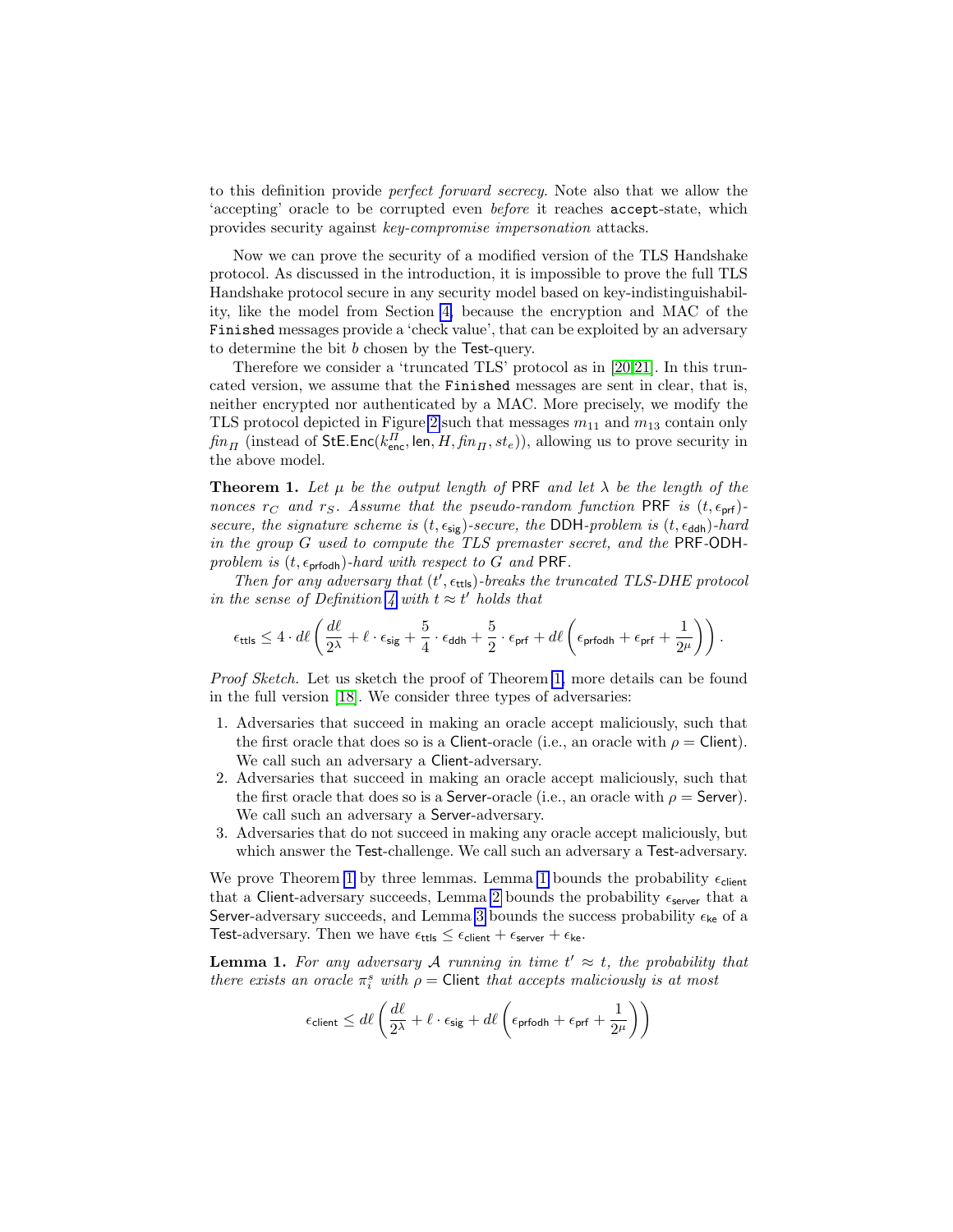where all quantities are defined as stated in Theorem [1.](#page-11-0)

Proof Sketch. We prove Lemma [1](#page-11-1) in a sequence of games [\[5](#page-19-9)[,23\]](#page-20-12).

- Game 0. This is the original security experiment.
- Game 1. We add an abort condition. The challenger aborts, if throughout the game any oracle chooses a random nonce  $r<sub>C</sub>$  or  $r<sub>S</sub>$  which is not unique. Since nonces are chosen uniformly random, the collision probability is bounded by  $(d\ell)^{2}2^{-\mu}$ . This abort condition ensures that any oracle that accepts with non-corrupted partner has a unique partner oracle.
- **Game 2.** The challenger guesses an oracle  $\pi_{i^*}^{s^*}$ , and aborts if this oracle does not accept maliciously with  $\rho =$  Client. If there exists a maliciously accepting Client-oracle, then the guess is correct with probability  $1/d\ell$ .
- **Game 3.** Next we want to ensure that  $\pi_{i^*}^{s^*}$  receives as input exactly the Diffie-Hellman share  $T_S$  chosen by another oracle  $\pi_j^t$  (not by the adversary). Note that the respective party  $P_j$  must not be corrupted, as otherwise  $\pi_{i^*}^{s^*}$  would not accept maliciously in the sense of Definition [4.](#page-10-2) The Diffie-Hellman share  $T_S$  is contained in the digital signature received by  $\pi_{i^*}^{s^*}$ , thus we can use the  $(\epsilon_{\text{sig}}, t)$ -security of the signature scheme to ensure that the adversary can only forward  $T_S$  from  $\pi_j^t$  to  $\pi_{i^*}^{s^*}$ .
- **Game 4.** In this game the challenger guesses upfront the oracle  $\pi_{j^*}^{t^*}$  that chooses and signs the Diffie-Hellman share  $T_S$  received by  $\pi^{s^*}_{i^*}$ , and aborts if its guess is wrong. Again the guess is correct with probability at least  $1/d\ell$ .
- Game 5. Now we are in a game where the challenger controls both Diffie-Hellman shares  $T_C = g^{t_c}$  and  $T_S = g^{t_s}$  chosen and received by  $\pi_{i^*}^{s^*}$ . A natural approach would be to use the DDH assumption now to replace the premaster-secret  $pms = g^{t_c t_s}$  with an independent random value  $\widetilde{pms}$ , in order to be able to use the socurity of the **PRE**  $(\widetilde{pms}e)$  as an argument in a order to be able to use the security of the  $PRF(\widetilde{pms}, \cdot)$  as an argument in a following game to replace the master secret ms with an independent  $\widetilde{ms}$ .

However, unfortunately we cannot do this, as this would lead to a problem with the simulation of the  $\hat{f}_s$ -message sent by  $\pi_{j^*}^{t^*}$  (we describe this issue in more detail in Section [6\)](#page-17-0). Instead, we use the PRF-ODH-assumption to directly replace the master secret ms with an independent value  $\widetilde{ms}$ . We use the oracle provided by the PRF-ODH-assumption to simulate the  $\mathit{fin}_S$ message if necessary, which allows us to overcome the mentioned problem.

- **Game 6.** In this game the challenger replaces the function  $PRF(\widetilde{ms}, \cdot)$  with a truly random function. Note that  $\widetilde{ms}$  is an independent random value, thus we can use the security of the PRF to argue that this game is indistinguishable from Game 5.
- Game 7. Finally, we use the fact that in this game a truly random function is used to verify the finished-message  $\lim_{S}$  received by  $\pi_{i}^{s^*}$ , to conclude that  $\pi_{i^*}^{s^*}$  accepts maliciously with probability at most  $2^{-\mu}$ .

<span id="page-12-0"></span>**Lemma 2.** For any adversary A running in time  $t' \approx t$ , the probability that there exists an oracle  $\pi_i^s$  with  $\rho =$  Server that accepts maliciously is at most

$$
\epsilon_{\text{server}} \leq d\ell \left( \frac{d\ell}{2^{\lambda}} + \ell \cdot \epsilon_{\text{sig}} + \epsilon_{\text{ddh}} + 2 \cdot \epsilon_{\text{prf}} + \frac{1}{2^{\mu}} \right)
$$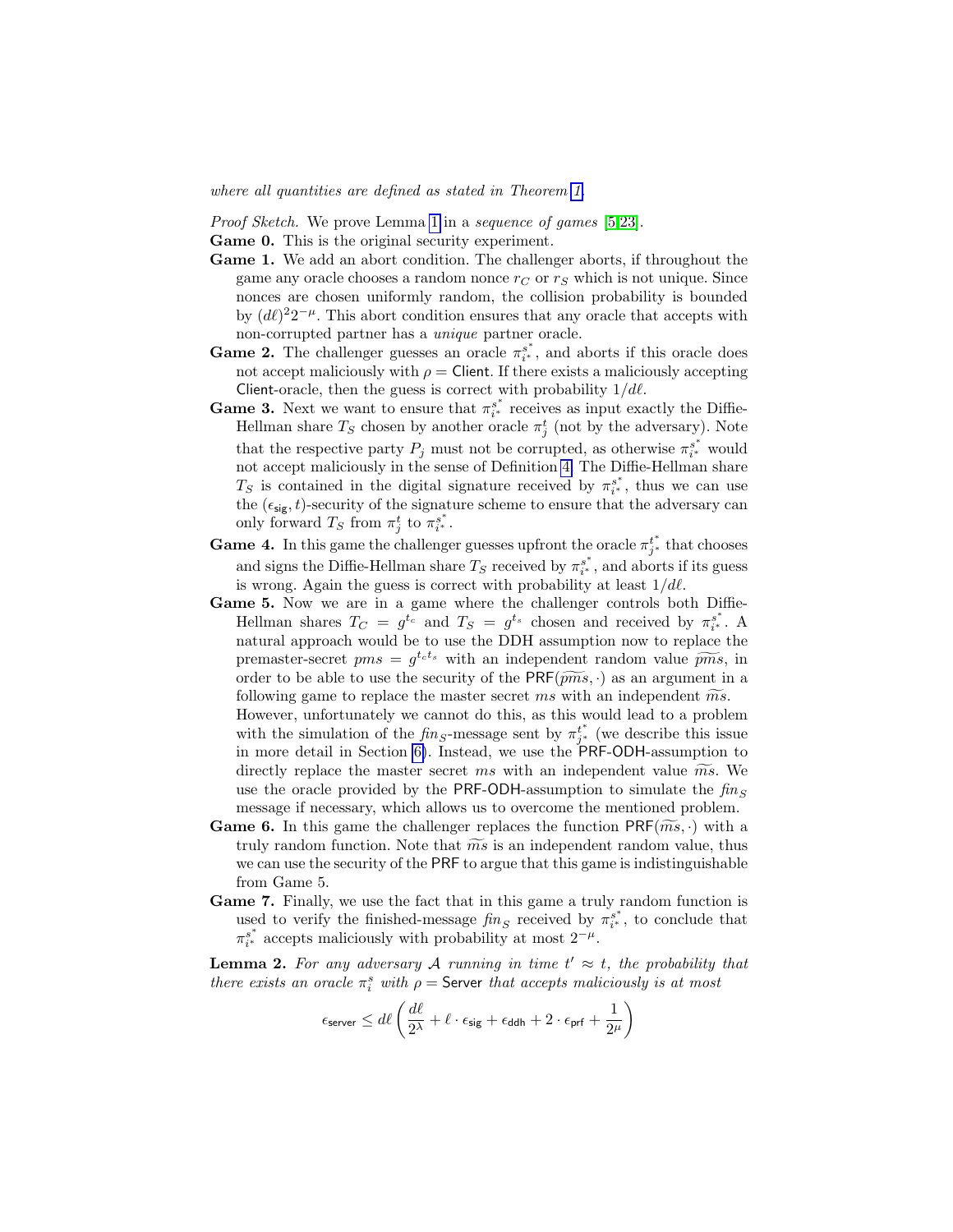where all quantities are defined as stated in Theorem [1.](#page-11-0)

Proof Sketch. The proof of Lemma [2](#page-12-0) is very similar to the proof of Lemma [2,](#page-12-0) except that the problem with the simulation of the  $\ln_{S}$  message does not occur in the case where we are dealing with Server-adversaries. Therefore we are able to base security in this case on the standard DDH assumption instead of the non-standard PRF-ODH assumption. (This is the reason why we consider Clientand Server-adversaries separately).

<span id="page-13-0"></span>**Lemma 3.** For any adversary A running in time  $t' \approx t$ , the probability that A answers the Test-challenge correctly is at most  $1/2 + \epsilon_{\text{ke}}$  with

$$
\epsilon_{\mathsf{ke}} \leq \epsilon_{\mathsf{client}} + \epsilon_{\mathsf{server}} + d\ell \cdot (\epsilon_{\mathsf{ddh}} + 2 \cdot \epsilon_{\mathsf{prf}}).
$$

where  $\epsilon_{\text{client}} + \epsilon_{\text{server}}$  is an upper bound on the probability that there exists an oracle that accepts maliciously in the sense of Definition  $\frac{1}{4}$  (cf. Lemmas [1](#page-11-1) and [2\)](#page-12-0) and all other quantities are defined as stated in Theorem [1.](#page-11-0)

Proof Sketch. In order to prove Lemma [3,](#page-13-0) we first use the bounds derived in Lemmas [1](#page-11-1) and [2](#page-12-0) on the probability that there exists a Client- or Server-oracle that accepts maliciously. We then employ a very similar sequence of games as in the proofs of Lemmas [1](#page-11-1) and [2.](#page-12-0) Recall that the keys in the real protocol are computed as

$$
K_{\text{enc}}^{C \rightarrow S}||K_{\text{enc}}^{S \rightarrow C}||K_{\text{mac}}^{C \rightarrow S}||K_{\text{mac}}^{S \rightarrow C} := \text{PRF}(ms, label_2||r_C||r_S),
$$

and in the proofs of Lemmas [1](#page-11-1) and [2](#page-12-0) we have first replaced ms with an independent value  $\widetilde{ms}$ , and then the function  $PRF(\widetilde{ms}, \cdot)$  with a truly random function. Once we have reached this game, the adversary will *always* receive an independent key vector  $K_{\text{enc}}^{C \to S} || K_{\text{enc}}^{S \to C} || K_{\text{mac}}^{C \to S} || K_{\text{mac}}^{S \to C}$  as input, regardless of the bit b sampled for the Test-query. Thus, the adversary outputs its guess  $b'$  without receiving any information about b. This allows us to bound the success probability of the adversary in this final game as  $Pr[b' = b] = 1/2$ .

Summing up probabilities from Lemmas [1](#page-11-1) to [3,](#page-13-0) we obtain that

$$
\epsilon_{\text{ttls}} \leq \epsilon_{\text{client}} + \epsilon_{\text{server}} + \epsilon_{\text{ke}} \leq 2 \cdot (\epsilon_{\text{client}} + \epsilon_{\text{server}}) + d\ell \cdot (\epsilon_{\text{ddh}} + 2 \cdot \epsilon_{\text{prf}})
$$
\n
$$
\leq 4 \cdot \max \{ \epsilon_{\text{client}}, \epsilon_{\text{server}} \} + d\ell \cdot (\epsilon_{\text{ddh}} + 2 \cdot \epsilon_{\text{prf}})
$$
\n
$$
\leq 4 \cdot d\ell \left( \frac{d\ell}{2^{\lambda}} + \ell \cdot \epsilon_{\text{sig}} + \epsilon_{\text{ddh}} + 2 \cdot \epsilon_{\text{prf}} + d\ell \left( \epsilon_{\text{prfodh}} + \epsilon_{\text{prf}} + \frac{1}{2^{\mu}} \right) \right)
$$
\n
$$
+ d\ell \left( \epsilon_{\text{ddh}} + 2 \cdot \epsilon_{\text{prf}} \right)
$$
\n
$$
= 4 \cdot d\ell \left( \frac{d\ell}{2^{\lambda}} + \ell \cdot \epsilon_{\text{sig}} + \frac{5}{4} \cdot \epsilon_{\text{ddh}} + \frac{5}{2} \cdot \epsilon_{\text{prf}} + d\ell \left( \epsilon_{\text{prfodh}} + \epsilon_{\text{prf}} + \frac{1}{2^{\mu}} \right) \right).
$$

### 5 ACCE Protocols

An authenticated and confidential channel establishment (ACCE) protocol is a protocol executed between two parties. The protocol consists of two phases, called the 'pre-accept' phase and the 'post-accept' phase.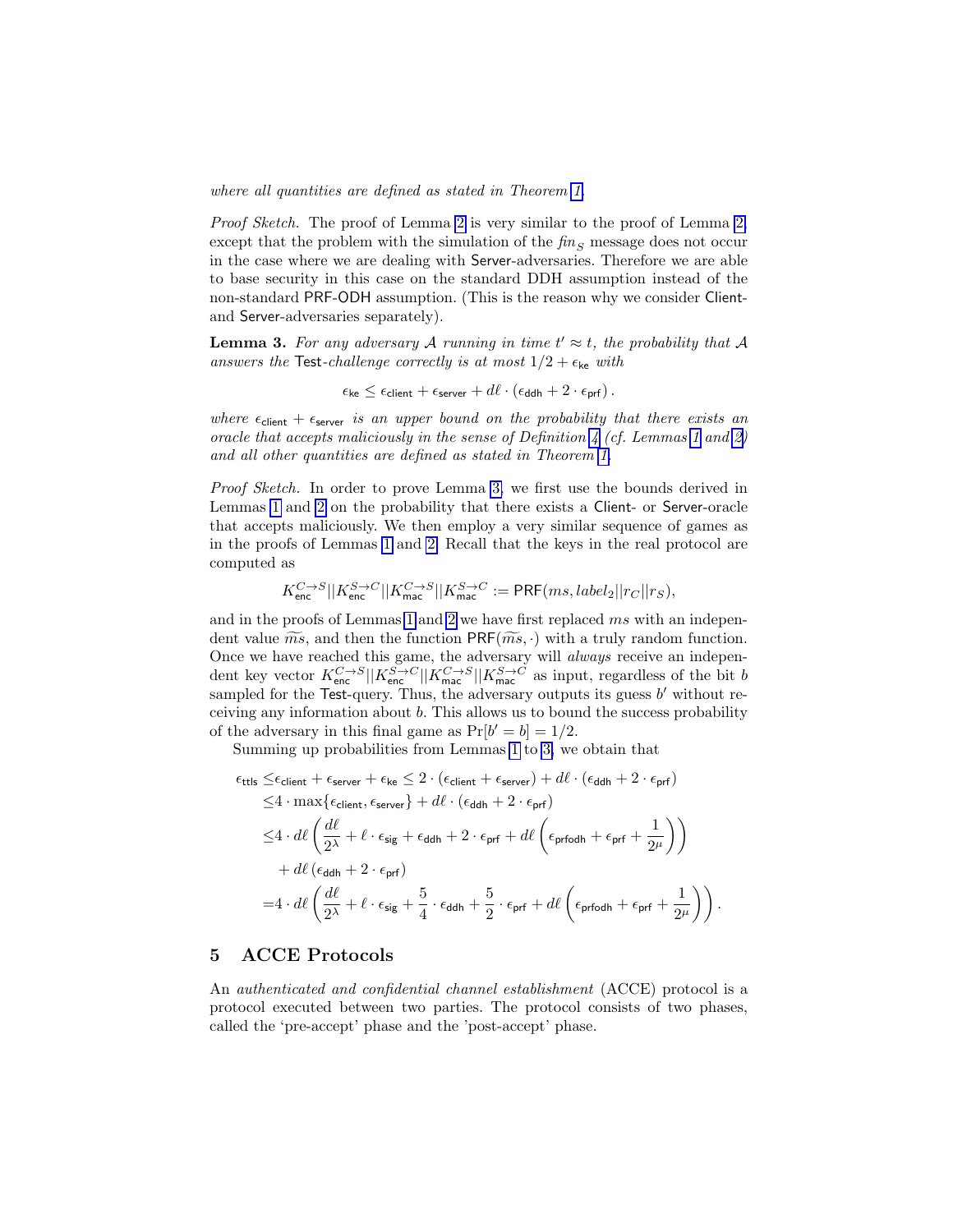- Pre-accept phase. In this phase a 'handshake protocol' is executed. In terms of functionality this protocol is an AKE protocol as in Section [4,](#page-8-0) that is, both communication partners are mutually authenticated, and a session key  $k$  is established. However, it need not necessarily meet the security definition for AKE protocols (Definition [4\)](#page-10-2). This phase ends, when both communication partners reach an accept-state.
- Post-accept phase. This phase is entered, when both communication partners reach accept-state. In this phase data can be transmitted, encrypted and authenticated with key k.

The prime example for an ACCE protocol is TLS. Here, the pre-accept phase consists of the TLS Handshake protocol. In the post-accept phase encrypted and authenticated data is transmitted over the TLS Record Layer.

To define security of ACCE protocols, we combine the security model for authenticated key exchange from Section [4](#page-8-0) with stateful length-hiding encryption in the sense of [\[22\]](#page-20-2). Technically, we provide a slightly modified execution environment that extends the types of queries an adversary may issue.

Execution environment The execution environment is very similar to the model from Section [4,](#page-8-0) except for a few simple modifications. We extend the model such that in the post-accept phase an adversary is also able to 'inject' chosen-plaintexts by making an Encrypt-query, and chosen-ciphertexts by making a Decrypt-query. Moreover, each oracle  $\pi_i^s$  keeps as additional internal state a (randomly chosen) bit  $b_i^s \stackrel{\$}{\leftarrow} \{0,1\}$ , two counters u and v required for the security definition, and two state variables  $st_e$  and  $st_d$  for encryption and decryption with a stateful symmetric cipher. In the sequel we will furthermore assume that the key k consists of two different keys  $k = (k_{\text{enc}}^{\rho}, k_{\text{dec}}^{\rho})$  for encryption and decryption. Their order depends on the role  $\rho \in \{\text{Client, Server}\}\$  of oracle  $\pi_i^s$ . This is the case for TLS (see Section [3\)](#page-5-1).

An adversary issue the following queries to the provided oracles.

- Send<sup>pre</sup>( $\pi_i^s$ , *m*): This query is identical to the Send-query in the AKE model from Section [4,](#page-8-0) except that it replies with an error symbol  $\perp$  if oracle  $\pi_i^s$  has state  $\Lambda$  = accept. (Send-queries in accept-state are handled by the Decryptquery below).
- $-$  Reveal( $\pi_i^s$ ) and Corrupt( $P_i$ ): These queries are identical to the corresponding queries in the AKE model from Section [4.](#page-8-0)
- Encrypt $(\pi_i^s, m_0, m_1, \text{len}, H)$ : This query takes as input two messages  $m_0$  and  $m_1,$  length parameter len, and header data  $H.$  If  $\Lambda \neq {\sf accept}$  then  $\pi_i^s$  returns ⊥. Otherwise, it proceeds as  $\mathsf{Encrypt}(m_0, m_1, \mathsf{len}, H)$  depicted in Figure [1](#page-5-0) with  $k = k_{\text{enc}}^{\rho}$  and  $b = b_i^s$  depending on the internal state of  $\pi_i^s$ .
- Decrypt $(\pi_i^s, C, H)$ : This query takes as input a ciphertext C and header data H. If  $\Lambda \neq {\sf accept}$  then  $\pi_j^t$  returns  $\bot.$  Otherwise, it proceeds as  ${\sf Decrypt}(C,H)$ depicted in Figure [1](#page-5-0) with  $k = k_{\text{dec}}^{\rho}$  and  $b = b_i^s$  depending on the internal state of  $\pi_i^s$ .

SECURITY DEFINITION Security of ACCE protocols is defined by requiring that (i) the protocol is a secure authentication protocol (ii) in the post-accept phase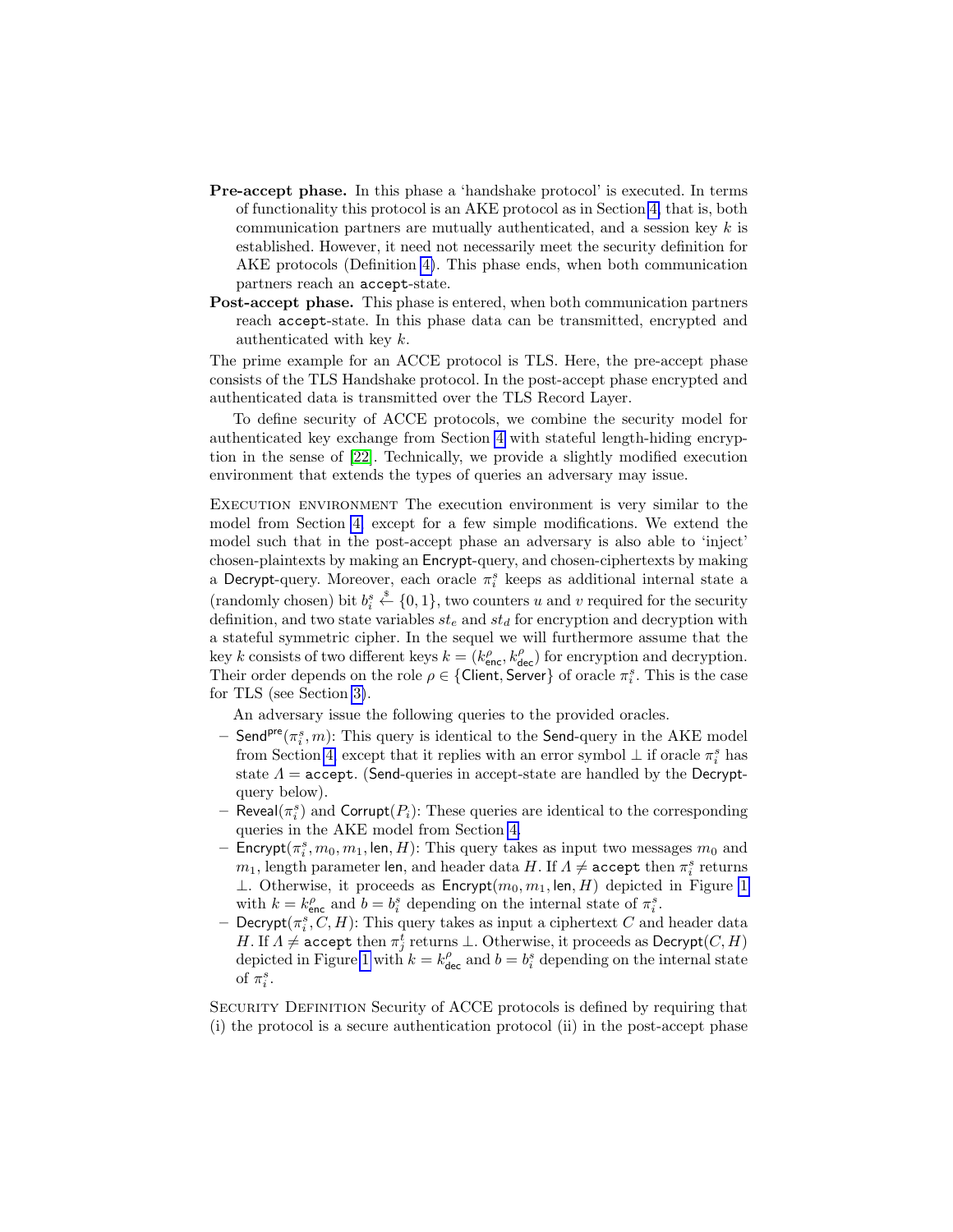data is transmitted over an authenticated and confidential channel in the sense of Definition [2.](#page-5-2)

Again this notion is captured by a game, played between an adversary  $A$ and a challenger  $\mathcal{C}$ . The challenger implements the collection of oracles  $\{\pi_i^s:$  $i \in [\ell], s \in [d]$ . At the beginning of the game, the challenger generates  $\ell$  longterm key pairs  $(pk_i, sk_i)$  for all  $i \in [\ell]$ . The adversary receives the public keys  $pk_1, \ldots, pk_\ell$  as input. Now the adversary may start issuing Send, Reveal, Corrupt, Encrypt, and Decrypt queries. Finally, the adversary outputs a triple  $(i, s, b')$  and terminates.

<span id="page-15-1"></span>**Definition 5.** We say that an adversary  $(t, \epsilon)$ -breaks an ACCE protocol, if A runs in time t, and at least one of the following two conditions holds:

- 1. When A terminates, then with probability at least  $\epsilon$  there exists an oracle  $\pi_i^s$ such that
	- $-\pi_i^s$  'accepts' when A issues its  $\tau_0$ -th query with partner  $\Pi = j$ , and
	- $P_j$  is  $\tau_j$ -corrupted with  $\tau_0 < \tau_j$ ,<sup>[11](#page-15-0)</sup> and
	- $-$  there is no unique oracle  $\pi_j^t$  such that  $\pi_i^s$  has a matching conversation to  $\pi_j^t$ .
- 2. When  $\AA$  terminates and outputs a triple  $(i, s, b')$  such that
	- $-\pi_i^s$  'accepts' when A issues its  $\tau_0$ -th query with intended partner  $\Pi = j$ , and  $P_j$  is  $\tau_j$ -corrupted with  $\tau_0 < \tau_j$ ,
	- $-$  A did not issue a Reveal-query to  $\pi_i^s$ , nor to  $\pi_j^t$  such that  $\pi_i^s$  has a matching conversation to  $\pi_j^t$  (if such an oracle exists), and

then the probability that b' equals  $b_i^s$  is bounded by

$$
|\Pr[b_i^s = b'] - 1/2| \ge \epsilon.
$$

If an adversary A outputs  $(i, s, b')$  such that  $b' = b_i^s$  and the above conditions are met, then we say that A anwers the encryption-challenge correctly.

We say that an ACCE protocol is  $(t, \epsilon)$ -secure, if there exists no adversary that  $(t, \epsilon)$ -breaks it.

Remark 2. Note that the above definition even allows to corrupt the oracle  $\pi_i^s$ whose internal secret bit the attacker tries to determine. Of course this is only allowed after  $\pi_i^s$  has reached accept-state, in order to exclude trivial attacks. Thus, protocols secure with respect to this definition provide perfect forward secrecy. Note also that again we allow the 'accepting' oracle to be corrupted even before it reaches accept-state, which provides security against key-compromise impersonation attacks.

Relation to the AKE Security Definition from Section [4.](#page-8-0) Note that an ACCE protocol can be constructed in a two-step approach.

1. (AKE part) First an authenticated key-exchange (AKE) protocol is executed. This protocol guarantees the authenticity of the communication partner, and provides a cryptographically 'good' (i.e., for the attacker indistinguishable from random) session key.

<span id="page-15-0"></span><sup>&</sup>lt;sup>11</sup> That is,  $P_j$  is not corrupted (i.e.  $\tau$ -corrupted with  $\tau = \infty$ ) when  $\pi_i^s$  'accepts'.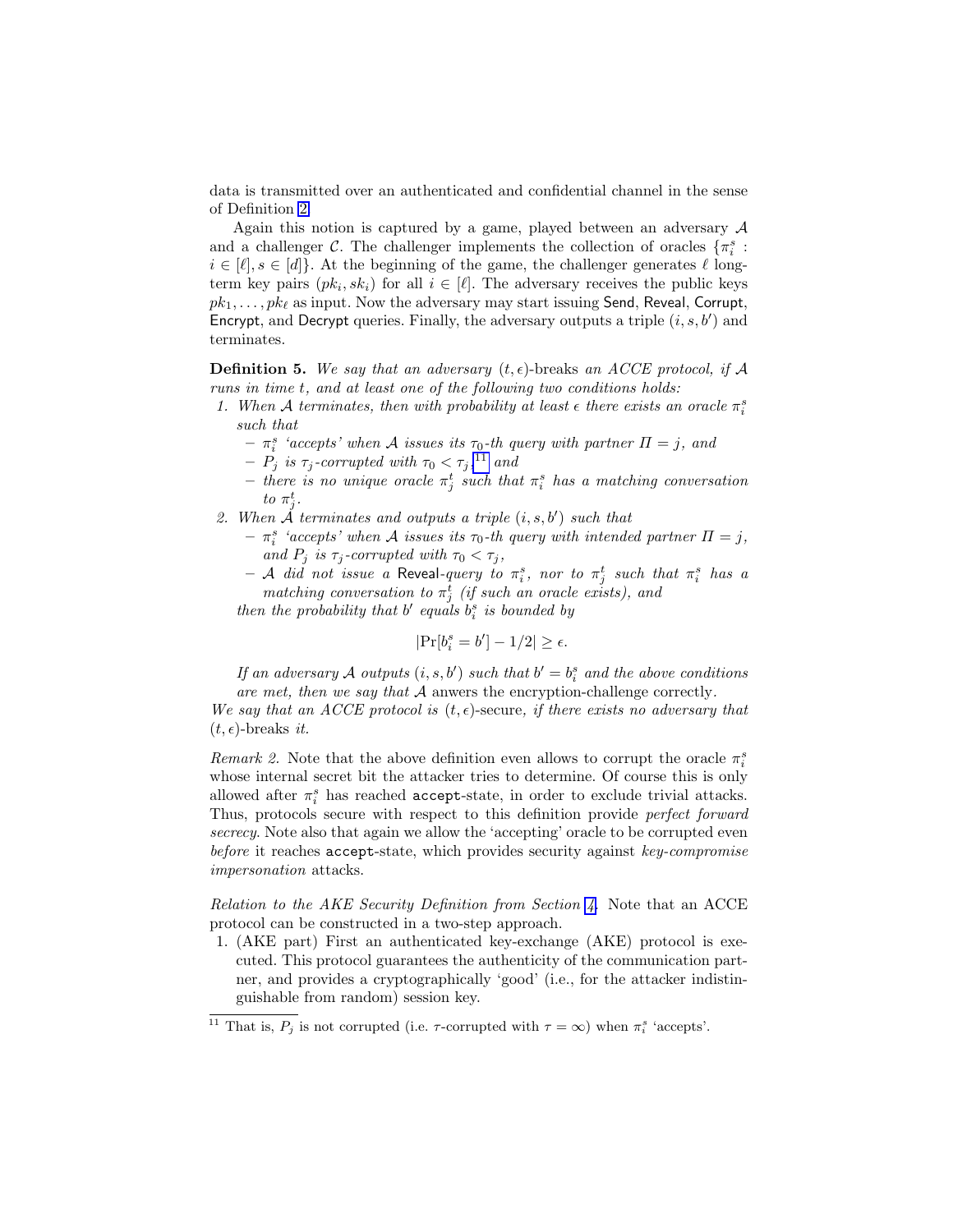2. (Symmetric part) The session key is then used in a symmetric encryption scheme providing integrity and confidentiality.

This modular approach is simple and generic, and therefore appealing. It can be shown formally that this two-step approach yields a secure ACCE protocol, if the 'AKE part' meets the security in the sense of Definition [4,](#page-10-2) and the 'symmetric part' consists of a suitable authenticated symmetric encryption scheme (e.g. secure according to Definition [2\)](#page-5-2).

However, if the purpose of the protocol is the establishment of an authenticated confidential channel, then it is not necessary that the 'AKE-part' of the protocol provides full indistinguishability of session keys. It actually would suffice if encrypted messages are indistinguishable, and cannot be altered by an adversary. These requirements are strictly weaker than indistinguishability of keys in the sense of Definition [4,](#page-10-2) and thus easier to achieve (possibly from weaker hardness assumptions, or by more efficient protocols).

We stress that our ACCE definition is mainly motivated by the fact that security models based on key indistinguishability do not allow for a security analysis of full TLS, as detailed in the introduction. We do not want to propose ACCE as a new security notion for key exchange protocols, since it is very complex and the modular two-step approach approach seems more useful in general.

<span id="page-16-0"></span>**Theorem 2.** Let  $\mu$  be the output length of PRF and let  $\lambda$  be the length of the nonces  $r_C$  and  $r_S$ . Assume that the pseudo-random function PRF is  $(t, \epsilon_{\text{prf}})$ secure, the signature scheme is  $(t, \epsilon_{sig})$ -secure, the DDH-problem is  $(t, \epsilon_{ddh})$ -hard in the group G used to compute the TLS premaster secret, and the PRF-ODHproblem is  $(t, \epsilon_{\text{prfodh}})$ -hard with respect to G and PRF. Suppose that the stateful symmetric encryption scheme is  $(t, \epsilon_{\text{sLHAE}})$ -secure.

Then for any adversary that  $(t', \epsilon_{\text{tls}})$ -breaks the TLS-DHE protocol in the sense of Definition [5](#page-15-1) with  $t \approx t'$  holds that

$$
\epsilon_{\mathrm{tls}} \leq 4d\ell \left( \frac{d\ell}{2^\lambda} + \ell \epsilon_{\mathrm{sig}} + \frac{5}{4} \epsilon_{\mathrm{ddh}} + \frac{5}{2} \epsilon_{\mathrm{prf}} + \frac{1}{4} \epsilon_{\mathrm{sLHAE}} + d\ell \left( \epsilon_{\mathrm{prfodh}} + \epsilon_{\mathrm{prf}} + \frac{1}{2^\mu} \right) \right).
$$

Proof Sketch. The proof of Theorem [2](#page-16-0) is very similar to the proof of Theorem [1.](#page-11-0) Instead of proving indistinguishability of keys, as in Lemma [3](#page-13-0) from the proof of Theorem [1,](#page-11-0) we now have to consider indistinguishability of encrypted messages and authenticity of ciphertexts. We do this by employing the same sequence of games as in the proof of Lemma [3,](#page-13-0) except that we extend the proof by one game-hop at the end of the sequence of games.

Recall that in the proof of Lemma [3](#page-13-0) the keys  $K_{\text{enc}}^{C \to S} || K_{\text{enc}}^{S \to C} || K_{\text{mac}}^{C \to S} || K_{\text{mac}}^{S \to C}$ , which determine the encryption and decryption keys  $(k_{\text{enc}}^{\rho}, k_{\text{dec}}^{\rho})$  of the stateful encryption scheme, were replaced with independent random values. This allows us to extend the sequence of games by one final game, where the security of TLS-DHE is reduced to the sLHAE-security (in the sense of Definition [2\)](#page-5-2) of the underlying stateful encryption scheme.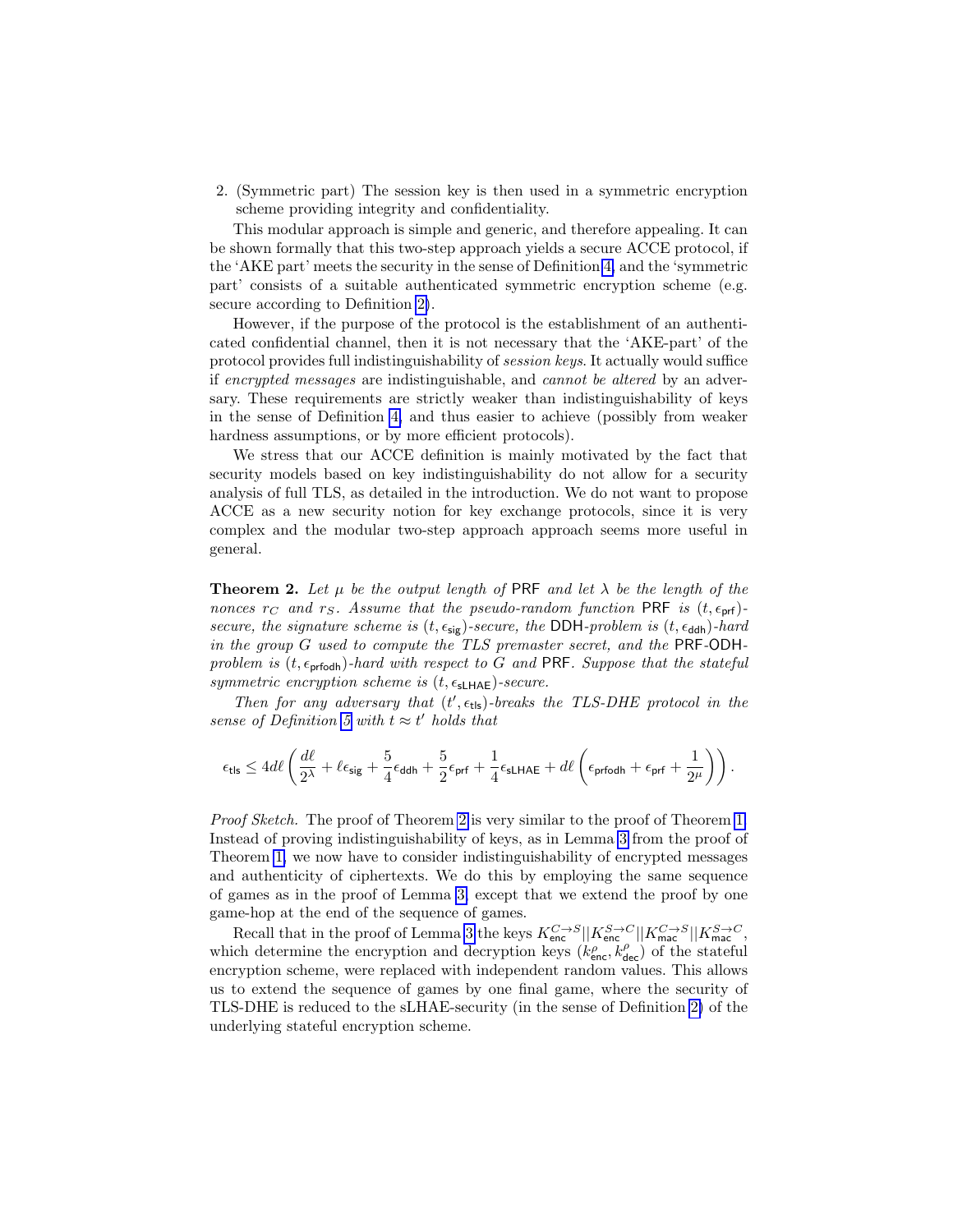# <span id="page-17-0"></span>6 Security of TLS-DHE from Standard Assumptions

In this section we sketch why we had to make the PRF-ODH-assumption in the proof of Lemma [1](#page-11-1) (and thus in Theorems [1](#page-11-0) and [2\)](#page-16-0), and why it seems unlikely that one can prove security based on standard DDH and a standard assumption on the PRF, if a security model allowing active adversaries and user corruptions is considerd.

Suppose we are given a Client-adversary, that is, an adversary which always makes Client-oracle  $C := \pi_i^s$  (i.e.,  $\pi_i^s$  with  $\rho =$  Client) accept maliciously with intended partner  $\Pi = S$ . Suppose we want to argue that the adversary is not able to forge the  $\beta n_{\rm s}$ -message received by C (which we would have to, since the  $f\hat{n}_S$ -message is the only message that cryptographically protects all messages previously received by  $\pi_i^s$ , and thus is required to ensure that  $\pi_i^s$  has a matching conversation to some other oracle), and that we want to assume only that the PRF is secure in the standard sense (see [\[18,](#page-20-0) Definition 3]). Then at some point in the proof we would have to replace the premaster secret computed by  $\pi_i^s$  as  $pms = T_S^{tc} = g^{t_Cts}$  with an independent random value.

Note that in order to do so and to argue in the proof with indistinguishability, we must not know any of the exponents  $t_C$  and  $t_S$  in  $T_C = g^{t_C}$  and  $T_S = g^{t_S}$ , as otherwise we can trivially distinguish the real  $pms = g^{t_cts}$  from a random pms'. The problematic property of TLS-DHE is now, that an adversary may test whether the challenger 'knows'  $t_S$ , and then make Client-oracle  $\pi_i^s$  accept maliciously only if this holds. This works as follows.

- 1. The adversary establishes a communication between two oracles  $\pi_i^s$  (representing the client C) and  $\pi_j^t$  (representing the server S) by simply forwarding the messages  $m_1$  and  $(m_2, \ldots, m_6)$  between C and S.
- 2. Then C will respond with  $(m_7, \ldots, m_{11}) = (cert_C, T_C, \sigma_C, flag_{enc}, fin_C).^{12}$  $(m_7, \ldots, m_{11}) = (cert_C, T_C, \sigma_C, flag_{enc}, fin_C).^{12}$  $(m_7, \ldots, m_{11}) = (cert_C, T_C, \sigma_C, flag_{enc}, fin_C).^{12}$ This message is not forwarded.
- 3. Instead, the adversary corrupts some party  $P^* \notin \{P_i, P_j\}$ , and obtains the secret key  $sk^*$  of this party. Then it computes
	- (a)  $T^* := g^{t^*} \mod p$  for random  $t^* \stackrel{\$}{\leftarrow} \mathbb{Z}_q$ ,
	- (b)  $\sigma^* := \mathsf{SIG}.Sign(sk^*; (r_C, r_S, T_S, T^*))$  using the corrupted key  $sk^*$ ,
	- (c)  $ms^* := \text{PRF}(T_S^{t^*}, label_1 || r_C || r_S)$  using knowledge of  $t^*$ , and
	- (d)  $\text{fin}_C^* := \mathsf{PRF}(\text{ms}^*, \text{m}_1 || \text{m}_2 || (T^*, \sigma^*)).$

and sends  $(m_7, \ldots, m_{11}) = (cert_{C^*}, T^*, \sigma^*, flag_{enc}, fin_C^*)$  to S. Note that S cannot determine that its communication partner has changed, because any messages previously received by S were perfectly anonymous.

4. If S responds with a correct  $\lim_{S} \frac{1}{S}$  message (note that the adversary is able to compute the key  $pms^* := T_S^{t^*}$ , since it 'knows'  $t^*$ , and thus is able to verify the validity of  $\hat{f}_s$ , then adversary concludes that the challenger 'knows'  $t_s$ and forges the required  $\mathit{fin}_S$ -message to make  $\pi_i^s$  accept without matching conversations. Otherwise the adversary aborts.

<span id="page-17-1"></span> $12$  We consider truncated TLS-DHE here for simplicity, the same argument applies to TLS-DHE with encrypted Finished-messages, too.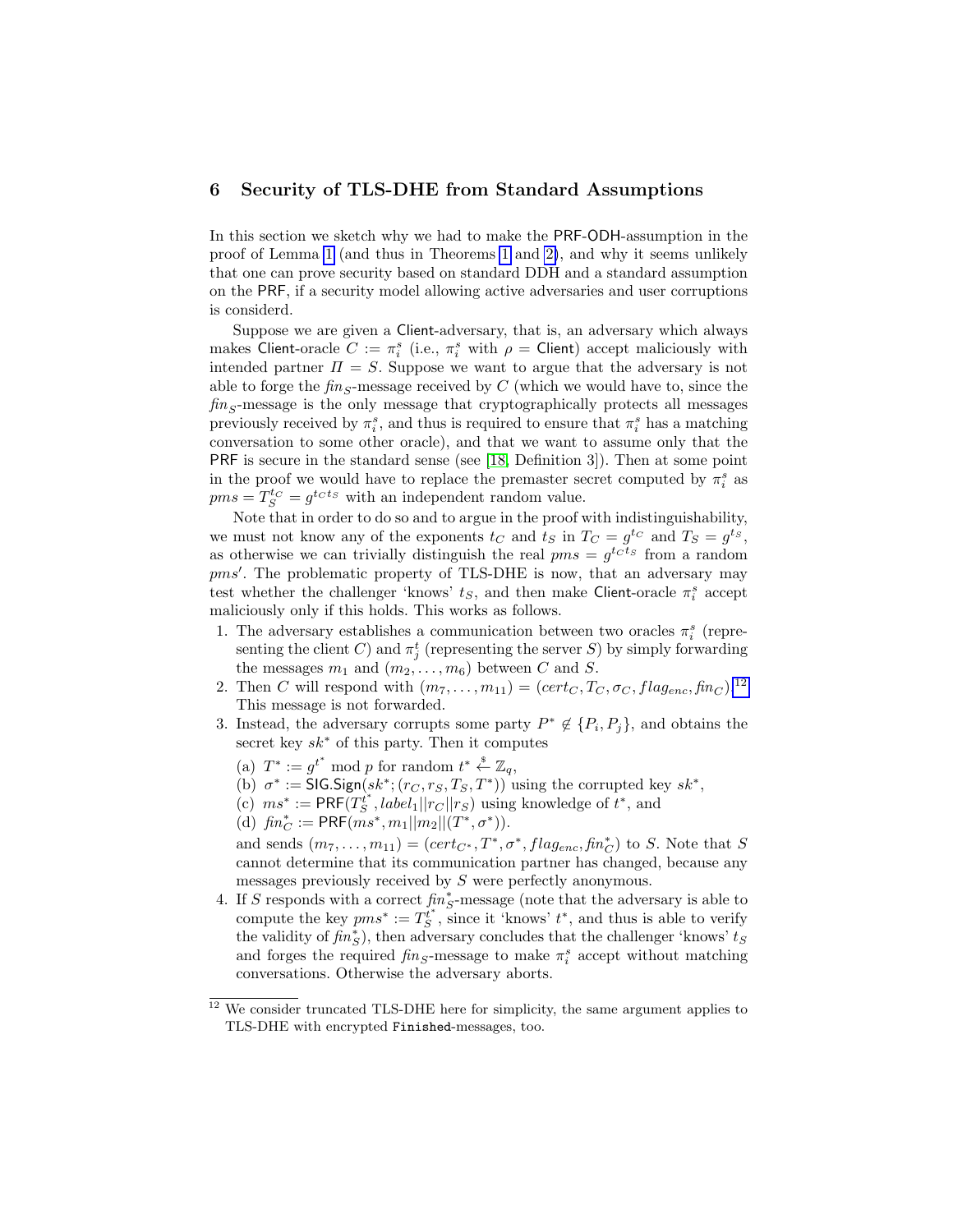Note that the above adversary is a valid, successful adversary in the real security experiment. It does not issue any Reveal-query and only one Corrupt-query to an unrelated party, such that the intended communication partner  $\Pi = S$  of  $C = \pi_i^s$  remains uncorrupted, but still it makes  $C = \pi_i^s$  'accept' and there is no oracle that C has a matching conversation to.

However, we explain why we will not be able to use this adversary in a simulated security experiment, where the challenger does not know the exponent  $t_S$  of  $T_S = g^{ts}$ . Intuitively, the reason is that in this case the challenger would first have to compute the Finished-message  $\textit{fin}_{S}^*$ , where

$$
fn_S^* = \mathsf{PRF}(ms, m_1 || \dots || m_3) \quad \text{and} \quad ms = \mathsf{PRF}(T_S^{t^*}, label_1 || r_C || r_S),
$$

but 'knowing' neither  $t_S = \log T_S$ , nor  $t^* = \log T^*$ . This is the technical problem we are faced with, if we want to prove security under a standard assumption like DDH. Under the PRF-ODH-assumption, we can however use the given oracle to compute first  $ms$ , and from this the Finished-message  $fin^*_{S}$ .

Interestingly, the above technical problem does not appear if we consider only Server-adversaries (i.e., adversaries that make an oracle  $\pi_i^s$  accept maliciously with  $\rho =$  Server) instead. This is due to an asymmetry of the TLS-DHE Handshake protocol, see [\[18\]](#page-20-0) for details.

One can circumvent the above problem, and thus base the security proof on the standard DDH assumption instead of PRF-ODH, if one considers a weaker security model where no Corrupt-queries are allowed (which however seems not adequate for the way how TLS-DHE is used on the Internet).

In [\[11\]](#page-20-13) Canetti and Krawczyk describe a protocol called  $\Sigma_0$ , which exhibits many similarities to the TLS-DHE Handshake protocol, but is provably secure under standard assumptions (in particular under DDH instead of PRF-ODH). We discuss why the subtle differences between  $\Sigma_0$  and TLS-DHE are crucial in [\[18,](#page-20-0) Section 8]. We also note that one could, in principle, make TLS-DHE provably secure under standard assumptions, if one would modify it such that it becomes more similar to  $\Sigma_0$ , which would allow to carry the security analysis of  $\Sigma_0$  from [\[11\]](#page-20-13) over to TLS-DHE. Of course it seems unrealistic that such substantial changes become accepted in practice.

## 7 Conclusion

We have shown that the core cryptographic protocol underlying TLS-DHE provides a secure establishment of confidential and authenticated channels. We can avoid the random oracle model, if we make a suitable assumption on the pseudorandom function. The goal of this work is to analyse TLS-DHE on the protocol layer. As common in cryptographic protocol analyses, we therefore have ignored implementational issues like error messages, which of course might also be used to break the security of the protocol. We leave it as an interesting open question to find an adequate approach for modeling such side-channels in complex scenarios like AKE involving many parties and parallel, sequential, and concurrent executions.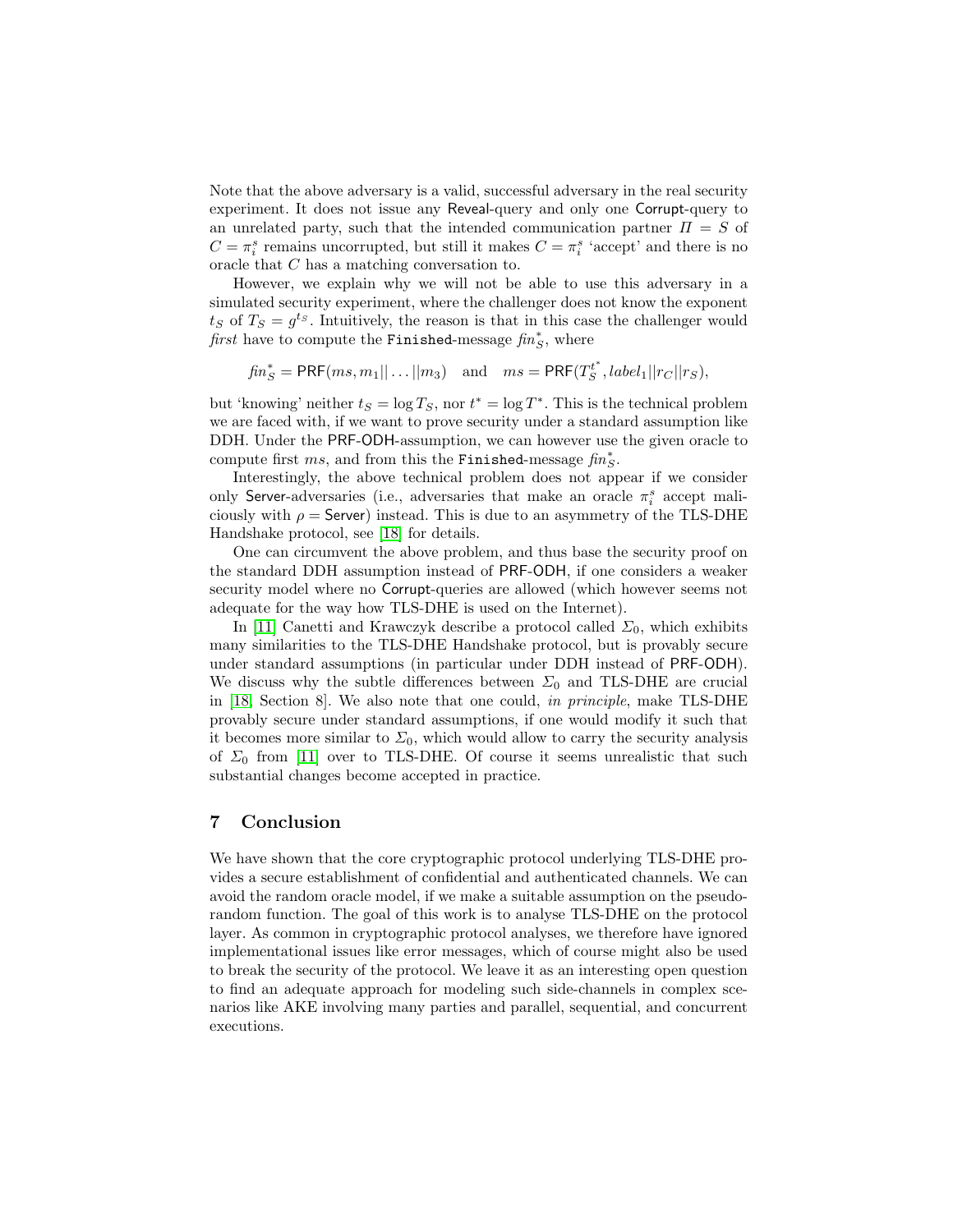The whole TLS protocol suite is much more complex than the cryptographic protocol underlying TLS-DHE. It is very flexible, as it allows to negotiate ciphersuites at the beginning of the protocol, or to resume sessions using an abbreviated TLS Handshake. So clearly the security analysis of TLS is not finished yet, there are still many open questions. However, we consider this work as a strong indicator for the soundness of the TLS protocol framework. We believe that future revisions of the TLS standard should be guided by provable security – ideally in the standard model.

Acknowledgements. We would like to thank Dennis Hofheinz, Kenny Paterson, Zheng Yang, and the anonymous referees for helpful comments and discussions.

## References

- <span id="page-19-4"></span>1. Michel Abdalla, Mihir Bellare, and Phillip Rogaway. The oracle Diffie-Hellman assumptions and an analysis of DHIES. In David Naccache, editor, Topics in  $Cryptology - CT-RSA 2001$ , volume 2020 of Lecture Notes in Computer Science, pages 143–158. Springer, April 2001.
- <span id="page-19-5"></span>2. Adam Langley, Google Security Team. Protecting data for the long term with forward secrecy. [http://googleonlinesecurity.blogspot.co.uk/2011/11/](http://googleonlinesecurity.blogspot.co.uk/2011/11/protecting-data-for-long-term-with.html) [protecting-data-for-long-term-with.html](http://googleonlinesecurity.blogspot.co.uk/2011/11/protecting-data-for-long-term-with.html).
- <span id="page-19-8"></span>3. Mihir Bellare, David Pointcheval, and Phillip Rogaway. Authenticated key exchange secure against dictionary attacks. In Bart Preneel, editor, Advances in Cryptology – EUROCRYPT 2000, volume 1807 of Lecture Notes in Computer Science, pages 139–155. Springer, May 2000.
- <span id="page-19-0"></span>4. Mihir Bellare and Phillip Rogaway. Entity authentication and key distribution. In Douglas R. Stinson, editor, Advances in Cryptology – CRYPTO'93, volume 773 of Lecture Notes in Computer Science, pages 232–249. Springer, August 1994.
- <span id="page-19-9"></span>5. Mihir Bellare and Phillip Rogaway. The security of triple encryption and a framework for code-based game-playing proofs. In Serge Vaudenay, editor, Advances in Cryptology – EUROCRYPT 2006, volume 4004 of Lecture Notes in Computer Science, pages 409–426. Springer, May / June 2006.
- <span id="page-19-3"></span>6. Simon Blake-Wilson, Don Johnson, and Alfred Menezes. Key agreement protocols and their security analysis. In Michael Darnell, editor, 6th IMA International Conference on Cryptography and Coding, volume 1355 of Lecture Notes in Computer Science, pages 30–45. Springer, December 1997.
- <span id="page-19-6"></span>7. Daniel Bleichenbacher. Chosen ciphertext attacks against protocols based on the RSA encryption standard PKCS #1. In Hugo Krawczyk, editor, Advances in Cryptology – CRYPTO'98, volume 1462 of Lecture Notes in Computer Science, pages 1–12. Springer, August 1998.
- <span id="page-19-7"></span>8. C. Brzuska, M. Fischlin, N.P. Smart, B. Warinschi, and S. Williams. Less is more: Relaxed yet composable security notions for key exchange. Cryptology ePrint Archive, Report 2012/242, 2012. <http://eprint.iacr.org/>.
- <span id="page-19-2"></span>9. Ran Canetti. Universally composable security: A new paradigm for cryptographic protocols. In 42nd Annual Symposium on Foundations of Computer Science, pages 136–145. IEEE Computer Society Press, October 2001.
- <span id="page-19-1"></span>10. Ran Canetti and Hugo Krawczyk. Analysis of key-exchange protocols and their use for building secure channels. In Birgit Pfitzmann, editor, Advances in Cryptology